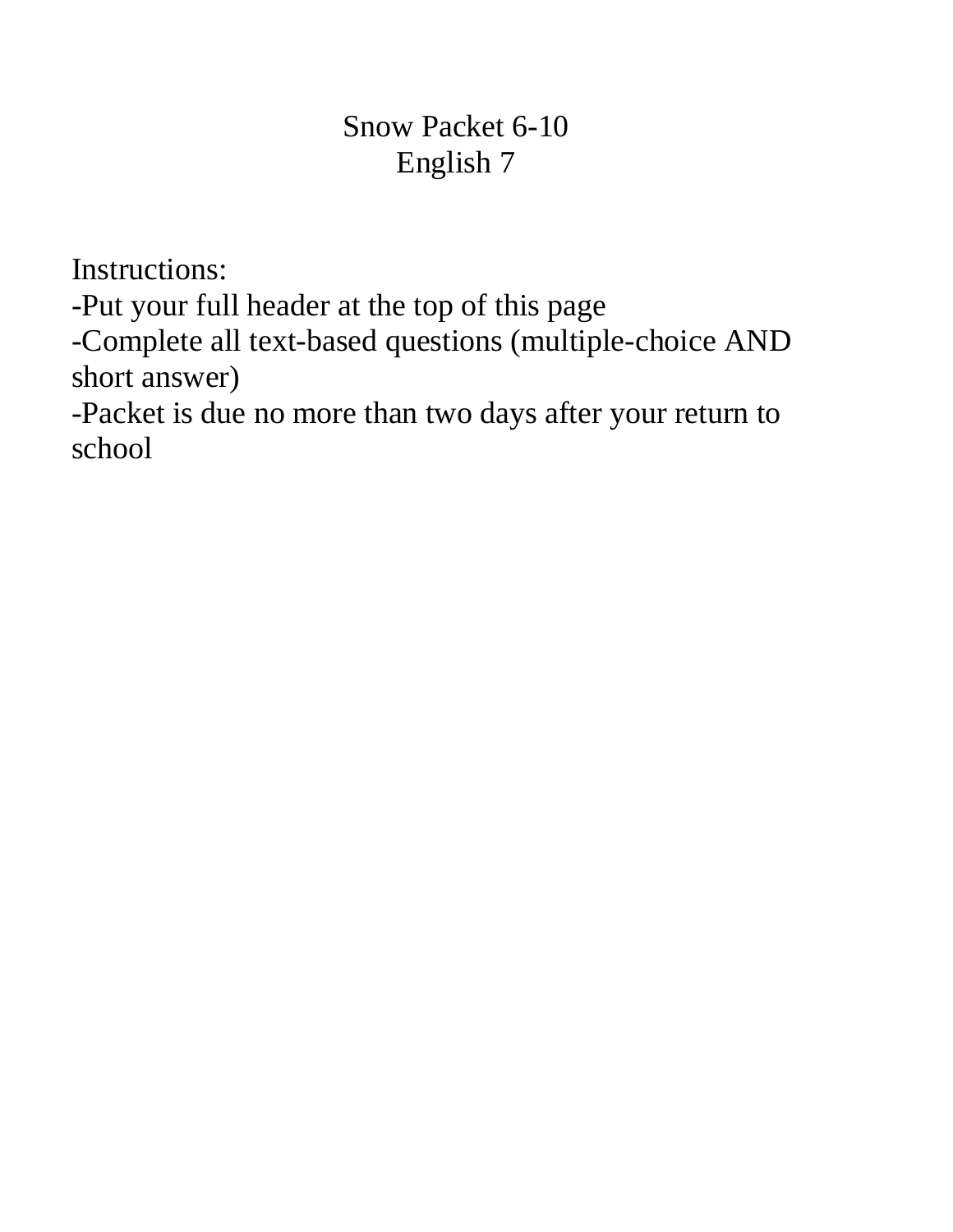# **Snow Packet Day 6 Fifth Grade Autobiography**

By Rita Dove 1989

*Rita Dove is a contemporary American writer. She is the second African American poet to receive the Pulitzer Prize for Poetry. As you read, identify what details the speaker focuses on from their past.*

- [1] I was four in this photograph fishing with my grandparents at a lake in Michigan. My brother squats in poison ivy. His Davy Crockett<sub>1</sub> cap
- [5] sits squared on his head so the raccoon tail flounces down the back of his sailor suit.

My grandfather sits to the far right in a folding chair, and I know his left hand is on

- [10] the tobacco in his pants pocket because I used to wrap it for him every Christmas. Grandmother's hips bulge from the brush, she's leaning into the ice chest, sun through the trees
- [15] printing her dress with soft luminous<sub>2</sub> paws.

I am staring jealously at my brother; the day before he rode his first horse, alone. I was strapped in a basket

[20] behind my grandfather. He smelled of lemons. He's died—

but I remember his hands.



*"Untitled" by Carl Zitsman is licensed under CC0.*

*"Fifth Grade Autobiography" from Grace Notes, © 1989, Rita Dove. Reprinted with permission, all rights reserved.*

<sup>1.</sup> Davy Crockett was an American folk hero of the 1800s known for living in the western American "frontier lands" of Tennessee and Texas. He is often associated with a raccoon hat he wore.

<sup>2.</sup> **Luminous** *(adjective):* full of or shedding light; bright or shining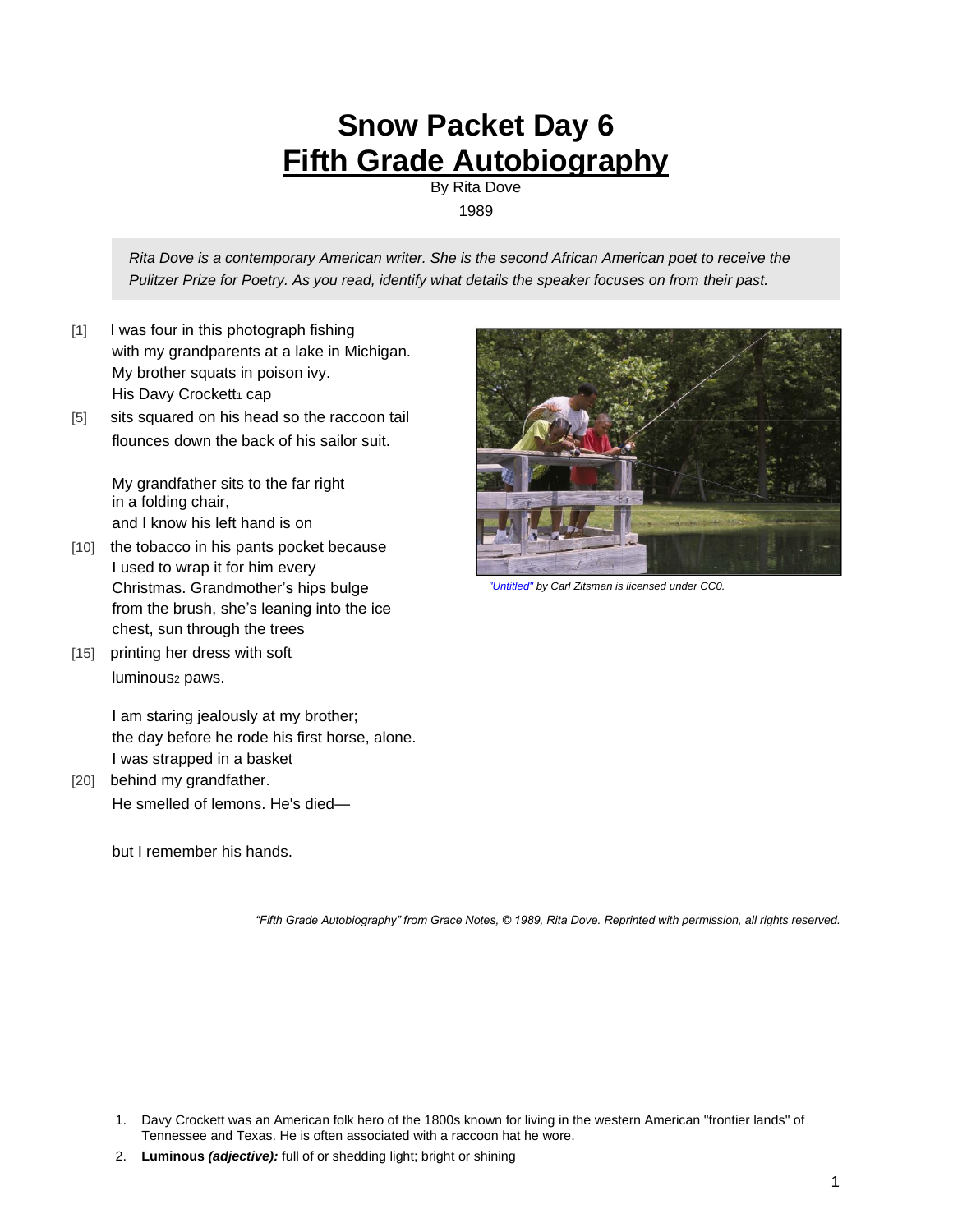#### *Directions: For the following questions, choose the best answer or respond in complete sentences.*

- 1. PART A: Which of the following statements best describes the speaker's point of view [RL.6] towards the grandfather?
	- A. The speaker cannot understand the grandfather's death because the speaker is only four.
	- B. The speaker wonders what life will be like without the beloved grandfather.
	- C. As the speaker remembers their childhood, they realize they are relieved by their grandfather's death.
	- D. As the speaker remembers childhood, they are emotionally reserved about their grandfather's death.

### 2. PART B: Which detail from the poem best supports your answer to Part A? [RL.1]

- A. "I was four in this photograph" (Line 1)
- B. "My grandfather sits to the far right / in a folding chair" (Lines 7-8)
- C. "I know his left hand is on / the tobacco in his pants pocket" (Lines 9-10)
- D. "He's died— / but I remember his hands." (Lines 21-22)

### 3. PART A: Which of the following best describes the tone of this poem? [RL.4]

- A. overemotional because they miss their grandfather
- B. jealous because their brother gets to be more independent
- C. hopeful because their family is together and happy
- D. reflective because they are looking back on their childhood

### 4. PART B: Which phrase from the text best supports the answer to Part A? [RL.1]

- A. "My brother squats in poison ivy." (Line 3)
- B. "I used to wrap it for him / every Christmas." (Lines 11-12)
- C. "sun through the trees / printing her dress with soft / luminous paws." (Lines 14-16)
- D. "the day before he rode his first horse, alone." (Line 18)
- 5. How does the imagery used to describe the setting contribute to the speaker's [RL.3] attitude towards the memory described in the poem?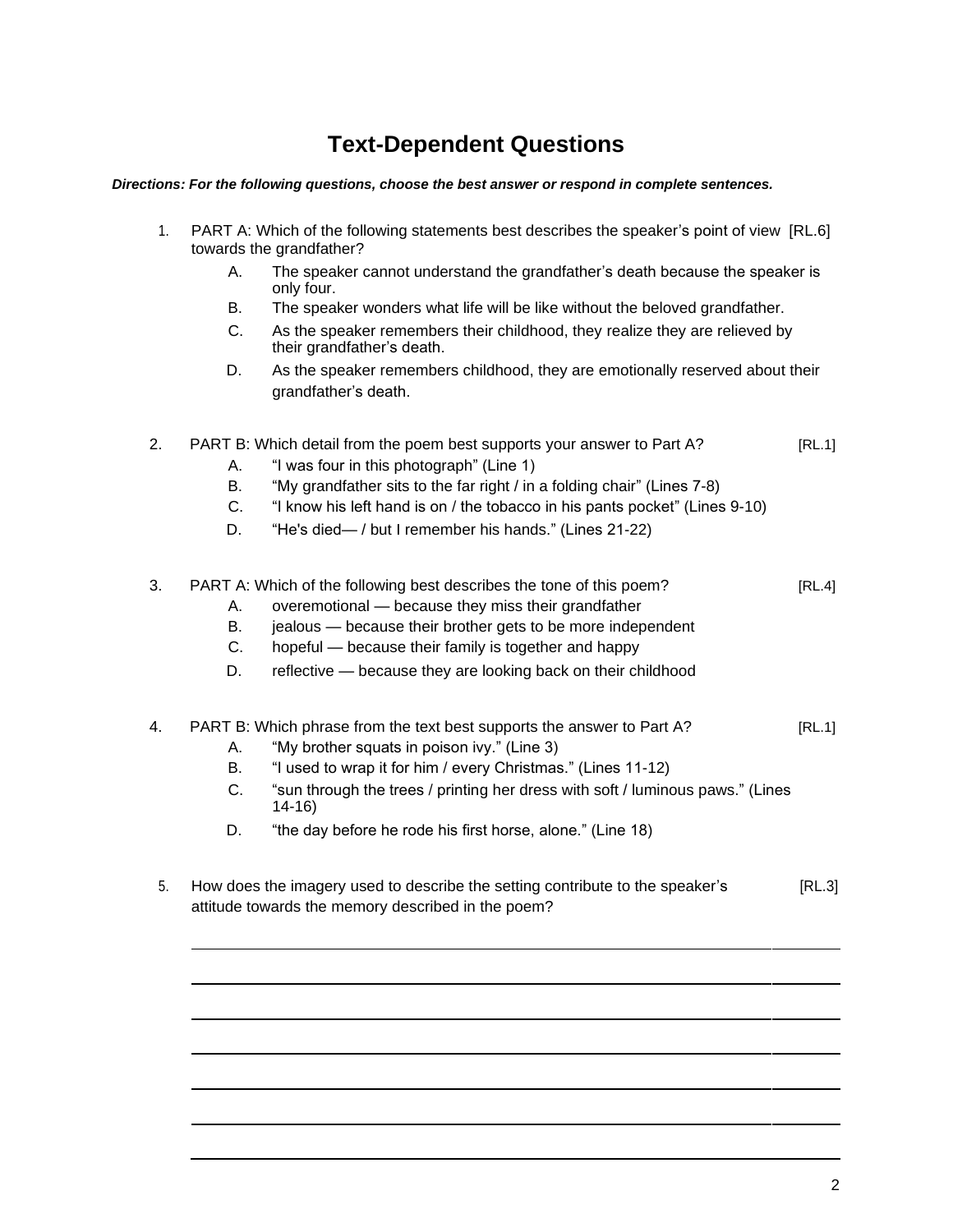# **Snow Packet Day 7 Answer to A Child's Question**

By Samuel Taylor Coleridge 1802

*Samuel Taylor Coleridge (1772-1834) was an English poet, literary critic, and a founder of the Romantic Movement<sub>1</sub> in England, as well as a major influence on American transcendentalism.*<sub>2</sub> *The following poem is, as the title suggests, the answer to a child's question about birdsong and love. As you read, take notes on the structure of the poem (i.e. rhyme, meter, etc.) and how it helps form the mood.*

[1] Do you ask what the birds say? The sparrow, the dove,

> The linner and thrush<sub>3</sub> say, "I love and I love!" In the winter they're silent—the wind is so strong; What it says, I don't know, but it sings a loud song.

[5] But green leaves, and blossoms, and sunny warm weather,

> And singing, and loving—all come back together. But the lark4 is so brimfuls of gladness and love, The green fields below him, the blue sky above, That he sings, and he sings; and for ever sings

[10] "I love my Love, and my Love loves me!"



he— *"Singing Honeyeater" by Frankzed is licensed under CC BY 2.0.*

*Answer to A Child's Question by Samuel Taylor Coleridge is in the public domain.*

1. The Romantic Movement was a literary and artistic period that lasted from about the late 18th century until 1850. Romanticism was characterized by an emphasis on emotion, individualism, nature, and beauty.

<sup>2.</sup> Transcendentalism was a philosophical and literary movement that lasted from the early 19th century until about 1900. It focused individualism, believing that both nature and humans are inherently good.

<sup>3.</sup> The linner and the thrush are types of songbirds.

<sup>4.</sup> Another type of songbird

<sup>5.</sup> **Brimful** *(adjective):* filled with something to the point of overflowing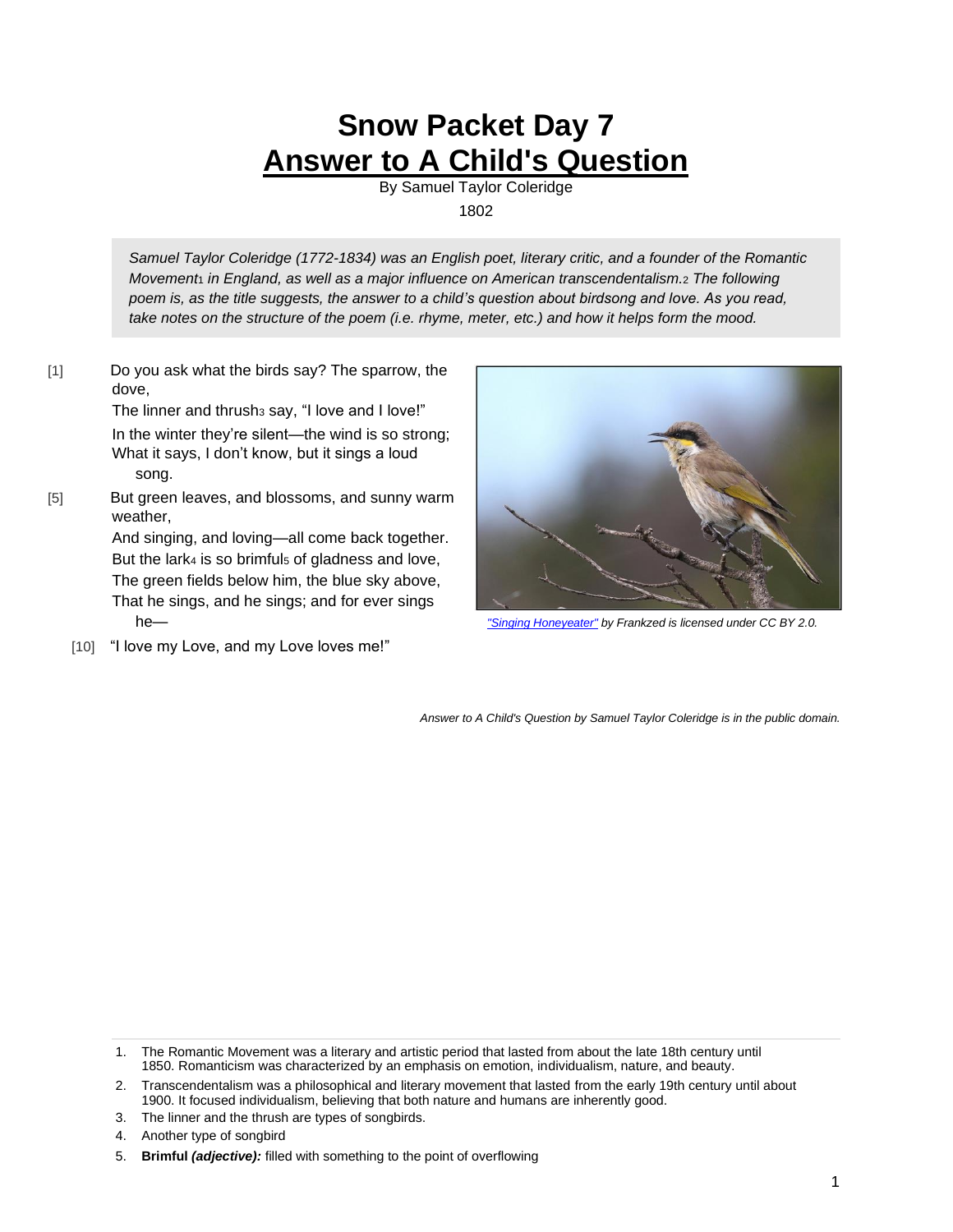### *Directions: For the following questions, choose the best answer or respond in complete sentences.*

- 1. PART A: Which of the following best describes a major theme of the text?
	- A. Love is fleeting, like the seasons, and can be hard to hold on to.
	- B. Nature can teach humans how to be open about their feelings.
	- C. A part of growing up means learning what love really is.
	- D. The joyful songs of birds can inspire listeners to think of love.
- 2. PART B: Which of the following quotes best supports your answer to Part A?
	- A. "Do you ask what the birds say?" (Line 1)
	- B. "In the winter they're silent the wind is so strong" (Line 3)
	- C. "But the lark is so brimful of gladness and love" (Line 7)
	- D. "That he sings, and he sings; and for ever sings he" (Line 9)
- 3. What does the repetition of "I love" suggest about the speaker's point of view?
	- A. The speaker thinks the child's question is silly and invents an equally silly response.
	- B. The speaker sees the natural world through a playful and imaginative lens.
	- C. The speaker expresses contempt for those who cannot stop talking about love.
	- D. The speaker is reminded of all the love they experienced in their younger days.
- 4. The speaker's use of rhythm in line 9 creates a feeling of…
	- A. love and obsession.
	- B. strength and endurance.
	- C. carefreeness and bliss.
	- D. satisfaction and calm.
- 5. How does the question in line 1 contribute to the overall meaning of this poem?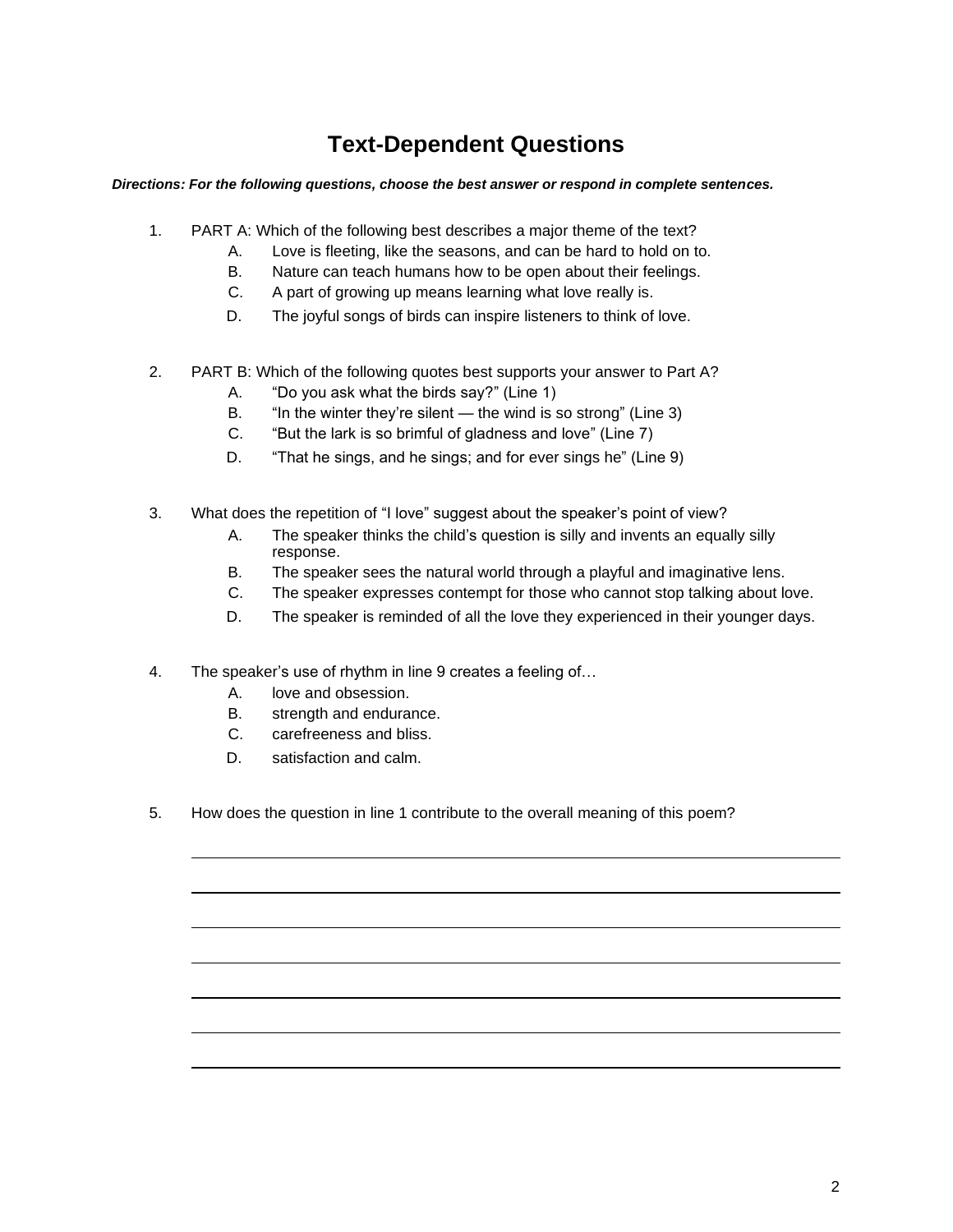## **Snow Packet Day 8 The Stolen Party**

**By Liliana Heke** 1982

*Lilian Heker (b. 1943) is an Argentine author who has been writing professionally since she was 17. In this short story, Heker explores social class differences through a story about a young girl who attends the birthday party of a friend whose family employs her mother as their housekeeper. As you read, take notes on how different characters view Rosaura's attendance at the party.*

[1] As soon as she arrived she went straight to the kitchen to see if the monkey was there. It was: what a relief. She wouldn't have liked to admit that her mother had been right. Monkeys at a birthday? Her mother had sneered. Get away with you, believing any nonsense you're told! She was cross, but not because of the monkey, the girl thought; it's just because of the party.

> "I don't like you going," she told her. "It's a rich people's party."

"Rich people go to Heaven too," said the girl, who studied religion at school.



*"Happy birthday wishes" by Just go is licensed under CC BY-SA 2.0*

"Get away with Heaven," said the mother. "The problem with you, young lady, is that you like to fart higher than your a—."<sup>1</sup>

[5] The girl didn't approve of the way her mother spoke. She was barely nine, and one of the best in her class.

"I'm going because I've been invited," she said. "And I've been invited because Luciana is my friend. So there."

"Ah yes, your friend," her mother grumbled. She paused. "Listen, Rosaura," she said at last. "That one's not your friend. You know what you are to them? The maid's daughter, that's what."

Rosaura blinked hard: she wasn't going to cry. Then she yelled: "Shut up! You know nothing about being friends!"

Every afternoon she used to go to Luciana's house and they would both finish their homework while Rosaura's mother did the cleaning. They had their tea in the kitchen and they told each other secrets. Rosaura loved everything in the big house, and she also loved the people who lived there.

1. Rosaura's mother uses an expression that includes a curse word.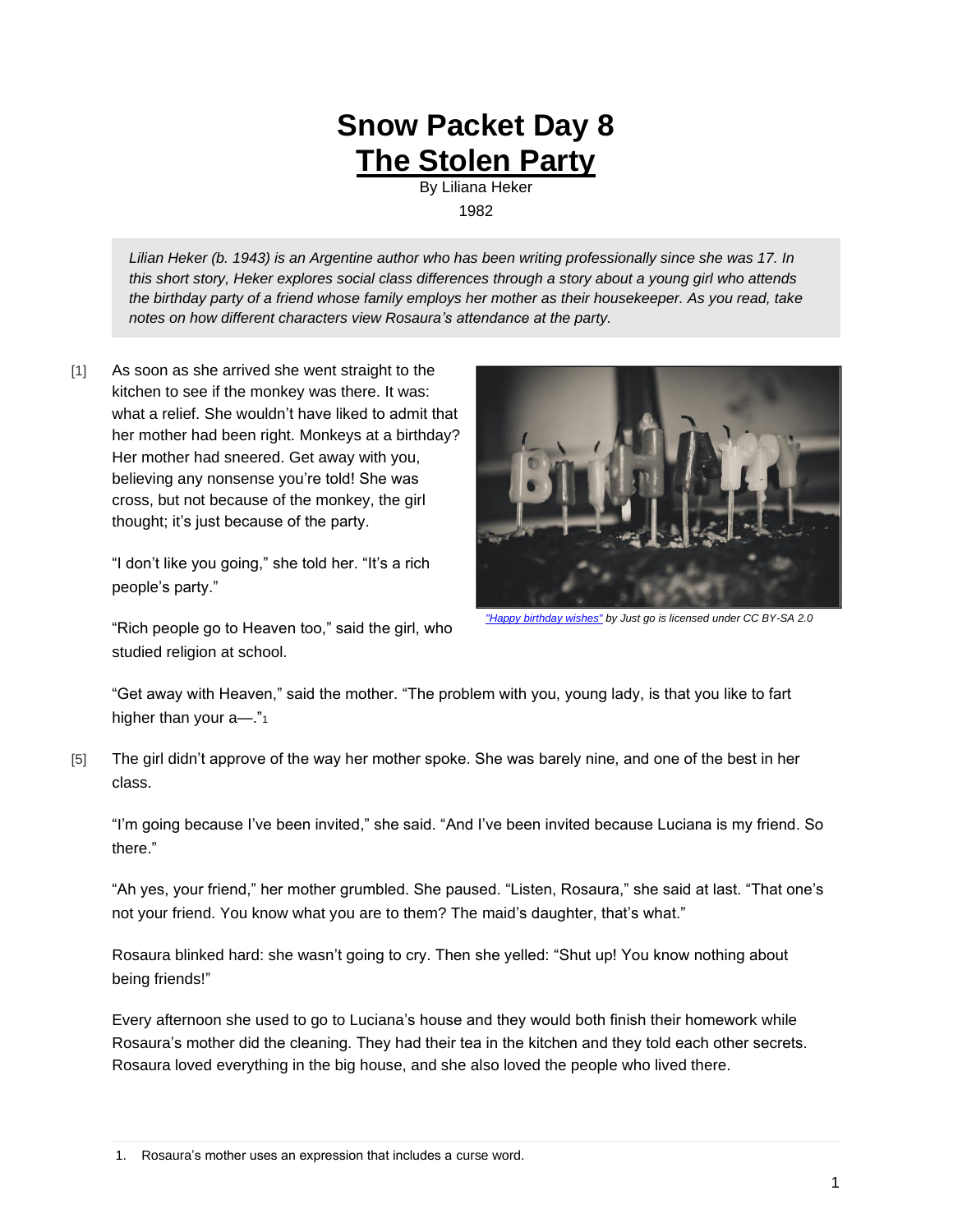[10] "I'm going because it will be the most lovely party in the whole world, Luciana told me it would. There will be a magician, and he will bring a monkey and everything."

The mother swung around to take a good look at her child, and pompously $^2$  put her hands on her hips.

"Monkeys at a birthday?" she said. "Get away with you, believing any nonsense you're told!"

Rosaura was deeply offended.<sup>3</sup> She thought it unfair of her mother to accuse other people of being liars simply because they were rich. Rosaura too wanted to be rich, of course. If one day she managed to live in a beautiful palace, would her mother stop loving her? She felt very sad. She wanted to go to that party more than anything else in the world.

"I'll die if I don't go," she whispered, almost without moving her lips.

[15] She wasn't sure whether she had been heard, but on the morning of the party she discovered that her mother had starched $^{\mathsf{4}}$  her Christmas dress. And in the afternoon, after washing her hair, her mother rinsed it in apple vinegar so that it would be all nice and shiny. Before going out, Rosaura admired herself in the mirror, with her white dress and glossy hair, and thought she looked terribly pretty. Señora Ines also seemed to notice. As soon as she saw her, she said: "How lovely you look today, Rosaura."

Rosaura gave her starched skirt a slight toss with her hands and walked into the party with a firm step. She said hello to Luciana and asked about the monkey. Luciana put on a secretive look and whispered into Rosaura's ear: "He's in the kitchen. But don't tell anyone, because it's a surprise."

Rosaura wanted to make sure. Carefully she entered the kitchen and there she saw it: deep in thought, inside its cage. It looked so funny that the girl stood there for a while, watching it, and later, every so often, she would slip out of the party unseen and go and admire it. Rosaura was the only one allowed into the kitchen. Señora Ines had said: "You yes, but not the others, they're much too boisterous,<sup>5</sup> they might break something." Rosaura had never broken anything. She even managed the jug of orange juice, carrying it from the kitchen into the dining room. She held it carefully and didn't spill a single drop. And Señora Ines had said: "Are you sure you can manage a jug as big as that?" Of course she could manage. She wasn't a butterfingers,<sup>6</sup> like the others. Like that blonde girl with the bow in her hair. As soon as she saw Rosaura, the girl with the bow had said: "And you? Who are you?"

"I'm a friend of Luciana," said Rosaura.

"No," said the girl with the bow, "you are not a friend of Luciana because I'm her cousin and I know all her friends. And I don't know you."

[20] "So what," said Rosaura. "I come here every afternoon with my mother and we do our homework together."

"You and your mother do your homework together?" asked the girl, laughing.

- 2. **Pompous** *(adjective):* having a high opinion of one's own importance
- 3. **Offend** *(verb):* to cause someone to feel angry, hurt, or upset
- 4. to make a piece of clothing stiff by dipping it in starch
- 5. **Boisterous** *(adjective):* noisy, energetic, or wild
- 6. Someone who is "butterfingered" is careless and often drops objects.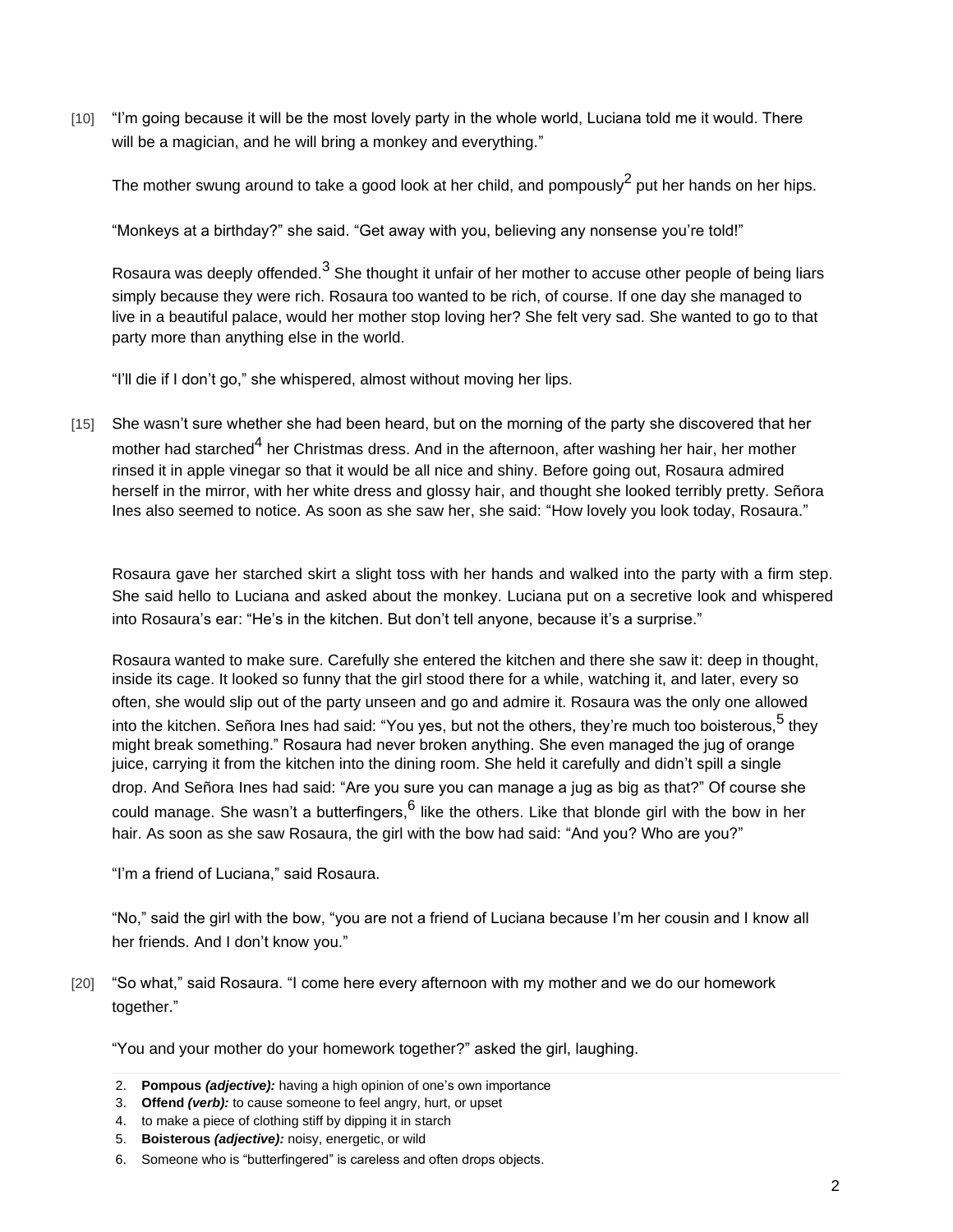"I and Luciana do our homework together," said Rosaura, very seriously.

The girl with the bow shrugged her shoulders.

"That's not being friends," she said. "Do you go to school together?"

[25] "No."

"So where do you know her from?" said the girl, getting impatient.

Rosaura remembered her mother's words perfectly. She took a deep breath.

"I'm the daughter of the employee," she said.

Her mother had said very clearly: "If someone asks, you say you're the daughter of the employee; that's all." She also told her to add: "And proud of it." But Rosaura thought that never in her life would she dare say something of the sort.

[30] "What employee?" said the girl with the bow. "Employee in a shop?"

"No," said Rosaura angrily. "My mother doesn't sell anything in any shop, so there."

"So how come she's an employee?" said the girl with the bow.

Just then Señora Ines arrived saying *shh shh*, and asked Rosaura if she wouldn't mind helping serve out the hot dogs, as she knew the house so much better than the others.

"See?" said Rosaura to the girl with the bow, and when no one was looking she kicked her in the shin.

[35] Apart from the girl with the bow, all the others were delightful. The one she liked best was Luciana, with her golden birthday crown; and then the boys. Rosaura won the sack race, and nobody managed to catch her when they played tag. When they split into two teams to play charades, all the boys wanted her for their side. Rosaura felt she had never been so happy in all her life.

But the best was still to come. The best came after Luciana blew out the candles. First the cake. Señora Ines had asked her to help pass the cake around, and Rosaura had enjoyed the task immensely,<sup>1</sup> because everyone called out to her, shouting "Me, me!" Rosaura remembered a story in which there was a queen who had the power of life or death over her subjects. She had always loved that, having the power of life or death. To Luciana and the boys she gave the largest pieces, and to the girl with the bow she gave a slice so thin one could see through it.

After the cake came the magician, tall and bony, with a fine red cape. A true magician: he could untie handkerchiefs by blowing on them and make a chain with links that had no openings. He could guess what cards were pulled out from a pack, and the monkey was his assistant. He called the monkey "partner." "Let's see here, partner," he would say, "turn over a card." And, "Don't run away, partner: time to work now."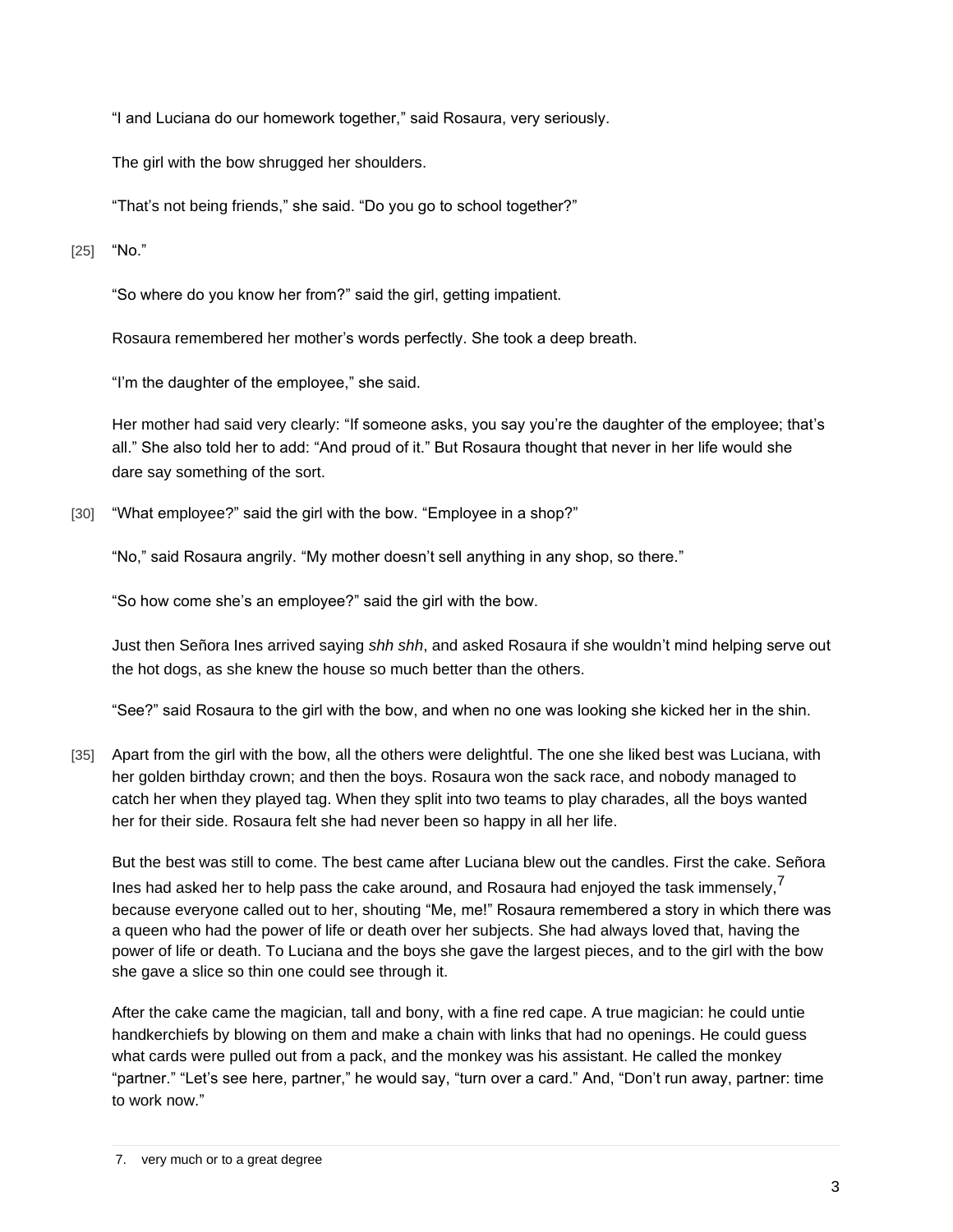The final trick was wonderful. One of the children had to hold the monkey in his arms and the magician said he would make him disappear.

"What, the boy?" they all shouted.

[40] "No, the monkey!" shouted back the magician.

Rosaura thought that this was truly the most amusing party in the whole world.

The magician asked a small fat boy to come and help, but the small fat boy got frightened almost at once and dropped the monkey on the floor. The magician picked him up carefully, whispered something in his ear, and the monkey nodded almost as if he understood.

"You mustn't be so unmanly, my friend," the magician said to the fat boy.

The magician turned around as if to look for spies.

[45] "A sissy,"<sup>8</sup> said the magician. "Go sit down."

Then he stared at all the faces, one by one. Rosaura felt her heart tremble.

"You with the Spanish eyes," said the magician. And everyone saw that he was pointing at her.

She wasn't afraid, neither holding the monkey, nor when the magician made him vanish; not even when, at the end, the magician flung his red cape over Rosaura's head and uttered a few magic words... and the monkey reappeared, chattering happily, in her arms. The children clapped furiously. And

before Rosaura returned to her seat, the magician said: "Thank you very much, my little countess."<sup>9</sup>

She was so pleased with the compliment that a while later, when her mother came to fetch her, that was the first thing she told her.

[50] "I helped the magician and he said to me, 'Thank you very much, my little countess."

It was strange because up to then Rosaura had thought that she was angry with her mother. All along Rosaura had imagined that she would say to her: "See that the monkey wasn't a lie?" But instead she was so thrilled that she told her mother all about the wonderful magician.

Her mother tapped her on the head and said: "So now we're a countess!"

But one could see that she was beaming.

And now they both stood in the entrance, because a moment ago Señora Ines, smiling, had said: "Please wait here a second." Her mother suddenly seemed worried.

- [55] "What is it?" she asked Rosaura.
	- 8. a person regarded as a coward

<sup>9.</sup> a woman of noble status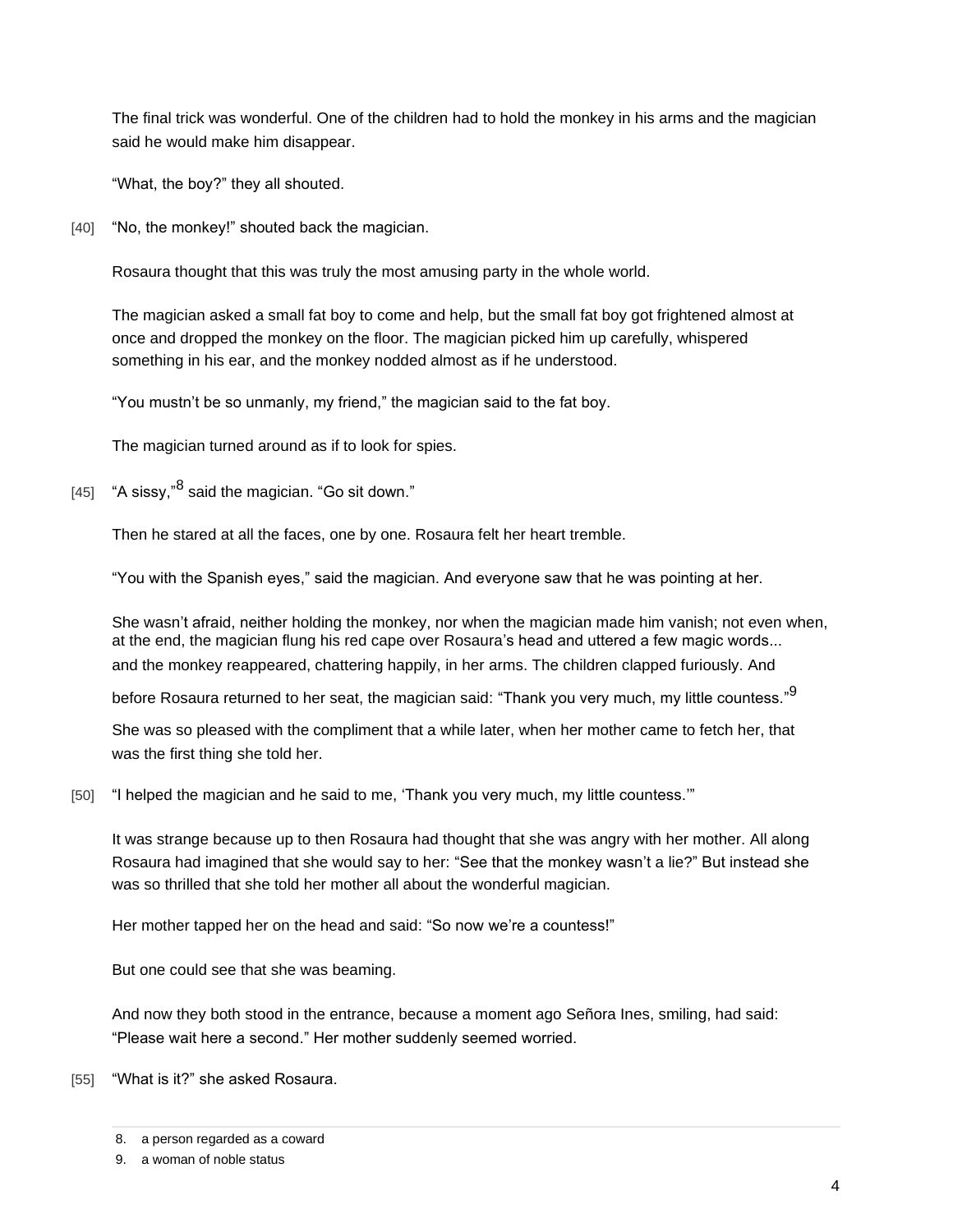"What is what?" said Rosaura. "It's nothing; she just wants to get the presents for those who are leaving, see?"

She pointed at the fat boy and at a girl with pigtails who were also waiting there, next to their mothers. And she explained about the presents. She knew, because she had been watching those who left before her. When one of the girls was about to leave, Señora Ines would give her a bracelet. When a boy left, Señora Ines gave him a yo-yo. Rosaura preferred the yo-yo because it sparkled, but she didn't mention that to her mother. Her mother might have said: "So why don't you ask for one, you blockhead?"<sup>10</sup> That's what her mother was like. Rosaura didn't feel like explaining that she'd be horribly ashamed to be the odd one out. Instead she said: "I was the best-behaved at the party."

And she said no more because Señora Ines came out into the hall with two bags, one pink and one blue.

First she went up to the fat boy, gave him a yo-yo out of the blue bag, and the fat boy left with his mother. Then she went up to the girl and gave her a bracelet out of the pink bag, and the girl with the pigtails left as well.

[60] Finally she came up to Rosaura and her mother. She had a big smile on her face and Rosaura liked that. Señora Ines looked down at her, then looked up at her mother, and then said something that made Rosaura proud:

"What a marvelous daughter you have, Herminia."

For an instant, Rosaura thought that she'd give her two presents: the bracelet and the yo-yo. Señora Ines bent down as if about to look for something. Rosaura also leaned forward, stretching out her arm. But she never completed the movement.

Señora Ines didn't look in the pink bag. Nor did she look in the blue bag. Instead she rummaged<sup>11</sup> in her purse. In her hand appeared two bills.

"You really and truly earned this," she said handing them over. "Thank you for all your help, my pet."

[65] Rosaura felt her arms stiffen, stick close to her body, and then she noticed her mother's hand on her shoulder. Instinctively she pressed herself against her mother's body. That was all. Except her eyes. Rosaura's eyes had a cold, clear look that fixed itself on Señora Ines's face.

Señora Ines, motionless, stood there with her hand outstretched. As if she didn't dare draw it back. As if the slightest change might shatter an infinitely delicate balance.

*"The Stolen Party" by Liliana Heker, © 1982, which appeared in Other Fires: Short Fiction by Latin American Women, edited and translated*  by Alberto Manguel, © 1985. Reprinted by permission of Westwood Creative Artists Ltd. and Schavelzon Graham Agencia Literaria *(www.schavelzongraham.com).*

<sup>10.</sup> a stupid person

<sup>11.</sup> **Rummage** *(verb):* to search by moving, turning, or looking through the contents of a container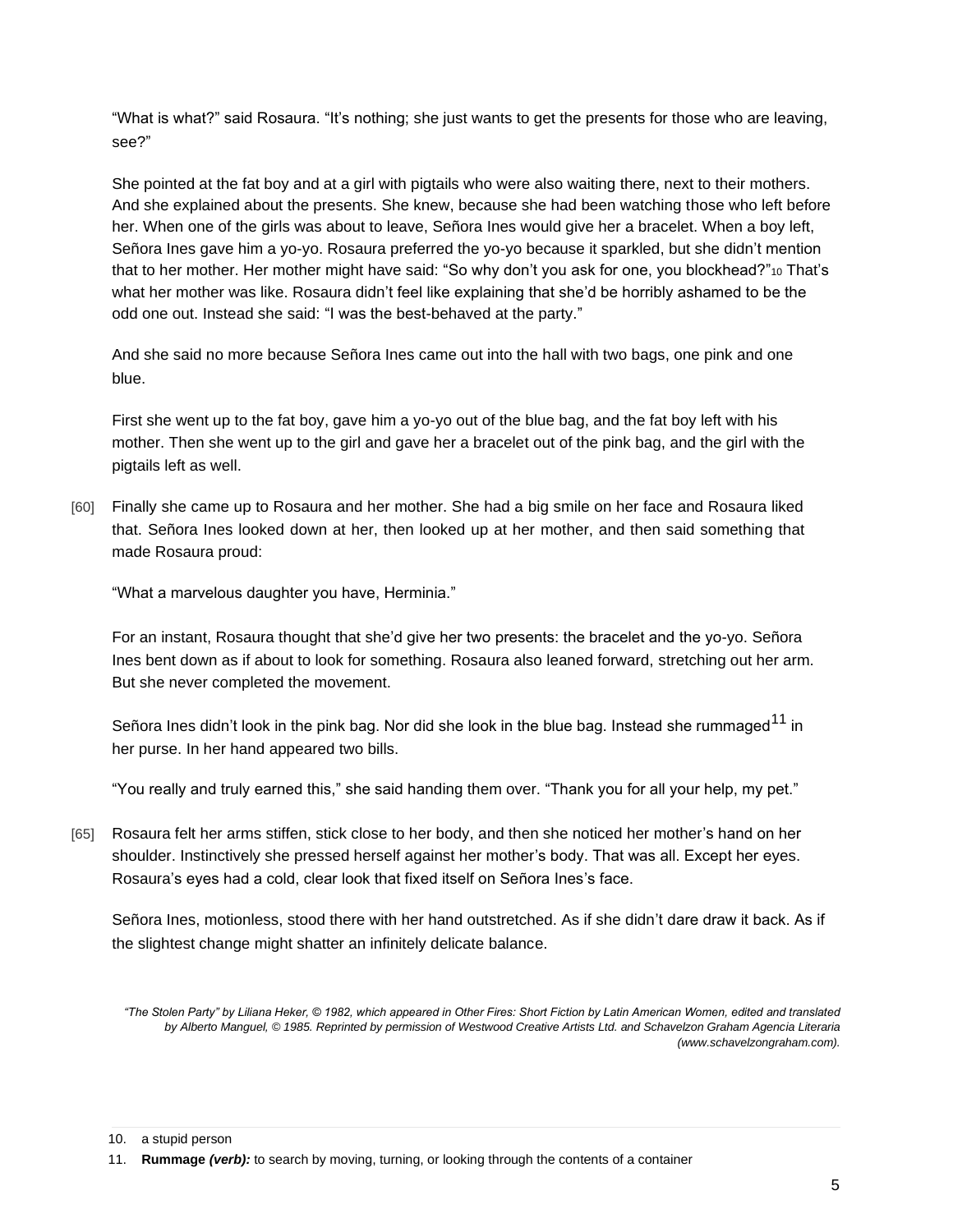#### *Directions: For the following questions, choose the best answer or respond in complete sentences.*

- 1. PART A: Which statement identifies a theme of the text?
	- A. Class differences are insignificant and people are usually able to look beyond them.
	- B. Children are clueless to how cruel other people can be.
	- C. Class differences can negatively impact the way people are treated.
	- D. Adults are sometimes inexplicably cruel to children.
- 2. PART B: Which passage from the text best supports the answer to Part A?
	- A. "'That one's not your friend. You know what you are to them? The maid's daughter, that's what.'" (Paragraph 7)
	- B. "They had their tea in the kitchen and they told each other secrets. Rosaura loved everything in the big house, and she also loved the people who lived there." (Paragraph 9)
	- C. "Rosaura remembered a story in which there was a queen who had the power of life or death over her subjects." (Paragraph 36)
	- D. "Rosaura didn't feel like explaining that she'd be horribly ashamed to be the odd one out. Instead she said: 'I was the best-behaved at the party.'" (Paragraph 57)
- 3. PART A: What is the meaning of "boisterous" in paragraph 17?
	- A. overactive
	- B. untrustworthy
	- C. uncoordinated
	- D. weak
- 4. PART B: Which detail from paragraph 17 best supports the answer to Part A?
	- A. "Rosaura was the only one allowed into the kitchen."
	- B. "'they might break something.'"
	- C. "She even managed the jug of orange juice,"
	- D. "She wasn't a butterfingers, like the others."
- 5. PART A: How would you describe Rosaura's mother?
	- A. She is hateful towards people with money because she is jealous that she doesn't have money.
	- B. She is not trusting of people with money because she knows they spend it on unnecessary things.
	- C. She is not trusting of people with money because she knows how they treat people without money.
	- D. She is uncaring towards her daughter because she thinks her desires to be rich are silly.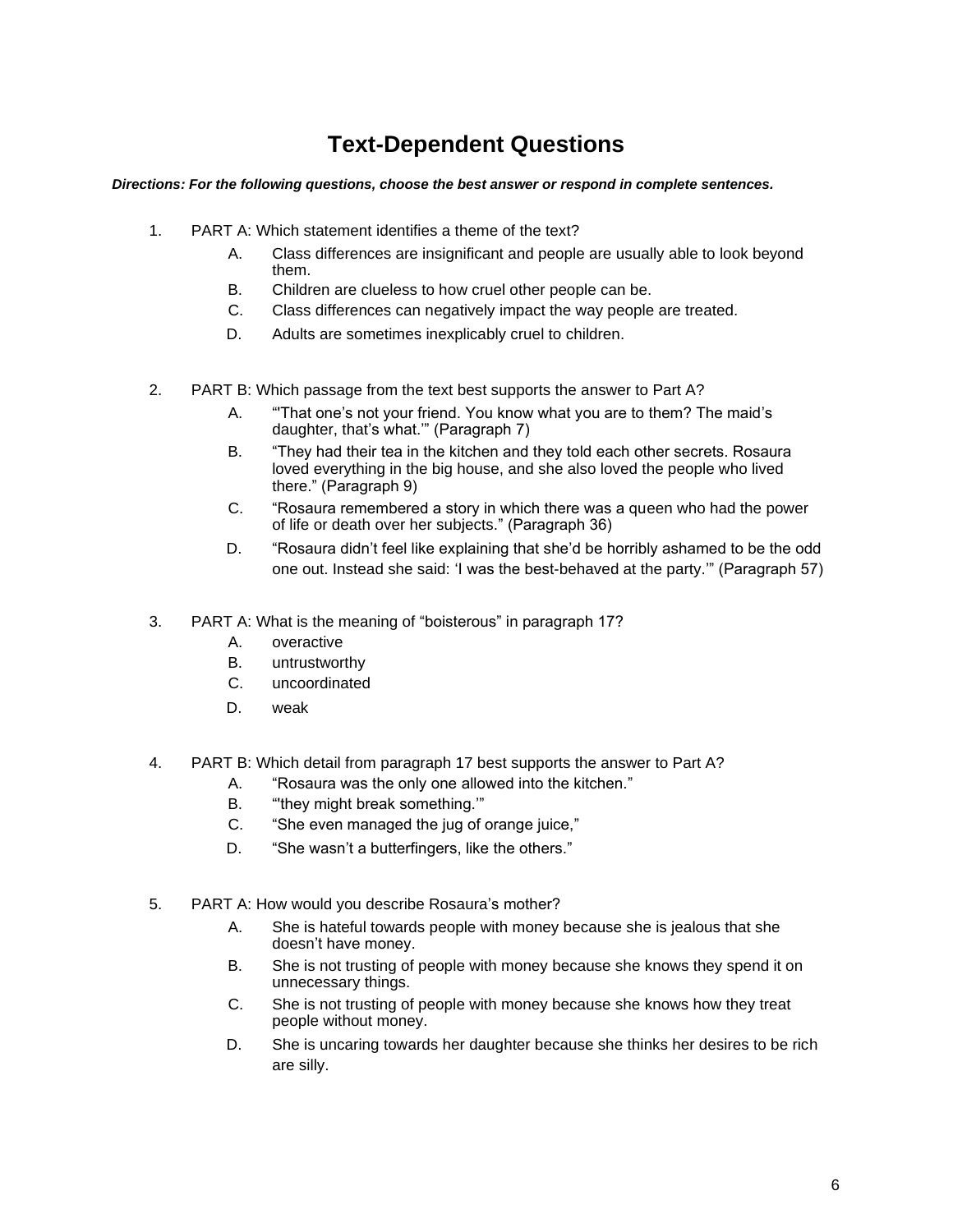- 6. PART B: Which quote from the text best supports the answer to Part A?
	- A. "Monkeys at a birthday? Her mother had sneered. Get away with you, believing any nonsense you're told!" (Paragraph 1)
	- B. "'Get away with Heaven,' said the mother. 'The problem with you, young lady, is that you like to fart higher than your a\*\*.'" (Paragraph 4)
	- C. "'Listen, Rosaura,' she said at last. 'That one's not your friend. You know what you are to them? The maid's daughter, that's what.'" (Paragraph 7)
	- D. "The mother swung around to take a good look at her child, and pompously put her hands on her hips." (Paragraph 11)
- 7. What is the "infinitely delicate balance" that the author refers to in paragraph 66?

8. How does the following sentence from paragraph 19 help develop the plot of the story: "you are not a friend of Luciana because I'm her cousin and I know all her friends. And I don't know you"?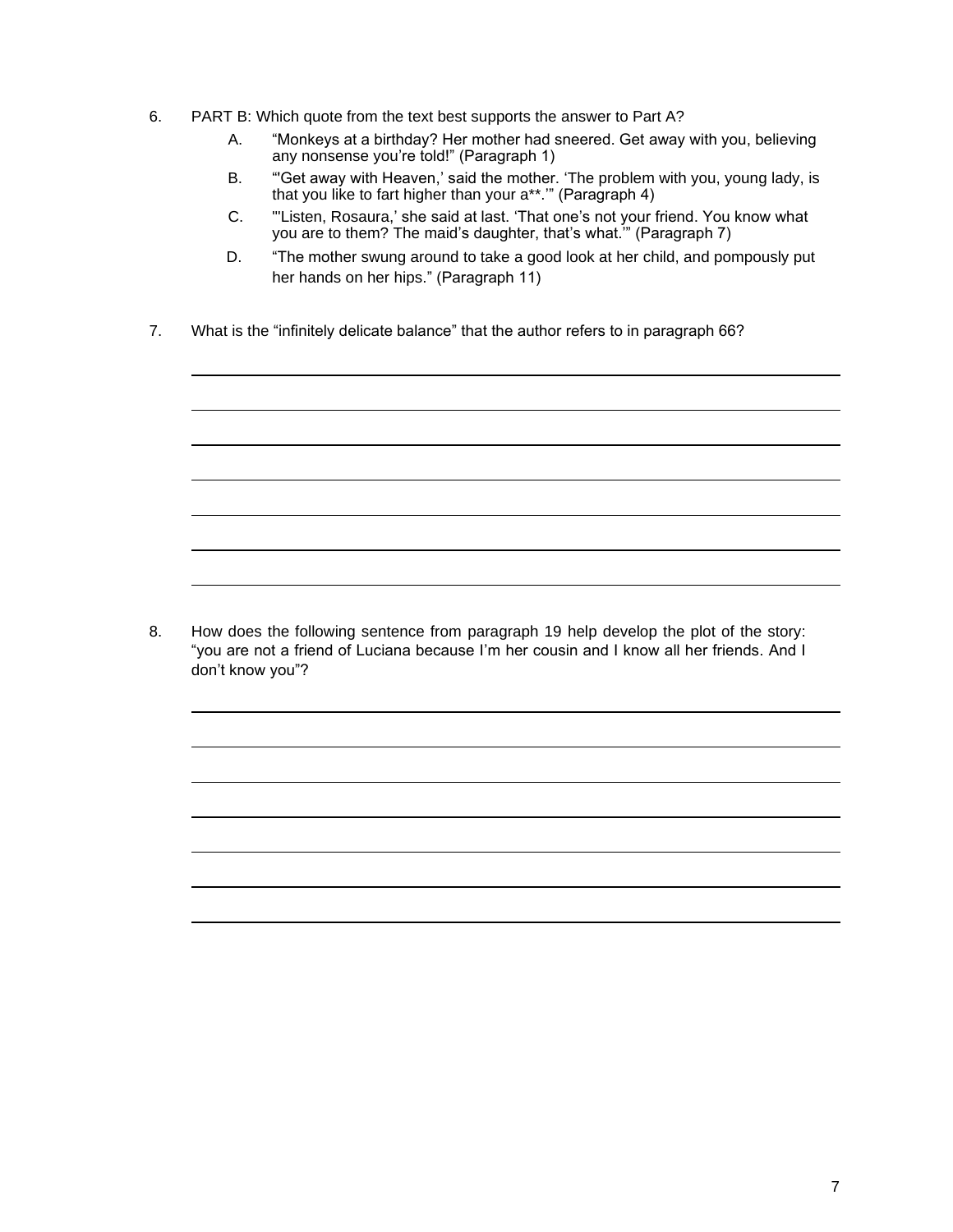# **Snow Packet Day 9 Thank You, M'am**

By Langston Hughes 1958

*Langston Hughes (1902-1967) was an American poet, social activist, novelist, and playwright. Hughes is considered one of the leaders of the Harlem Renaissance, which was the cultural, social, and artistic movement of black artists that took place in Harlem from about 1918 until the mid-1930s. In this short story, a boy tries to steal a woman's purse to buy himself a pair of shoes. As you read, take notes on Roger's character traits throughout the story.*

[1] She was a large woman with a large purse that had everything in it but hammer and nails. It had a long strap, and she carried it slung across her shoulder. It was about eleven o'clock at night, and she was walking alone, when a boy ran up behind her and tried to snatch her purse. The strap broke with the single tug the boy gave it from behind. But the boy's weight and the weight of the purse combined caused him to lose his balance so, instead of taking off full blast as he had hoped, the boy fell on his back on the sidewalk, and his legs flew up. The large woman simply turned around and kicked him right



*"Purse" by Mike Maguire is licensed under CC BY 2.0*

square in his blue-jeaned sitter. Then she reached down, picked the boy up by his shirt front, and shook him until his teeth rattled.

After that the woman said, "Pick up my pocketbook,  $^1$  boy, and give it here." She still held him. But she bent down enough to permit him to stoop and pick up her purse. Then she said, "Now ain't you ashamed of yourself?"

Firmly gripped by his shirt front, the boy said, "Yes'm."

The woman said, "What did you want to do it for?"

[5] The boy said, "I didn't aim to."

She said, "You a lie!"

By that time two or three people passed, stopped, turned to look, and some stood watching. "If

I turn you loose, will you run?" asked the woman.

"Yes'm," said the boy.

1. another term for purse or handbag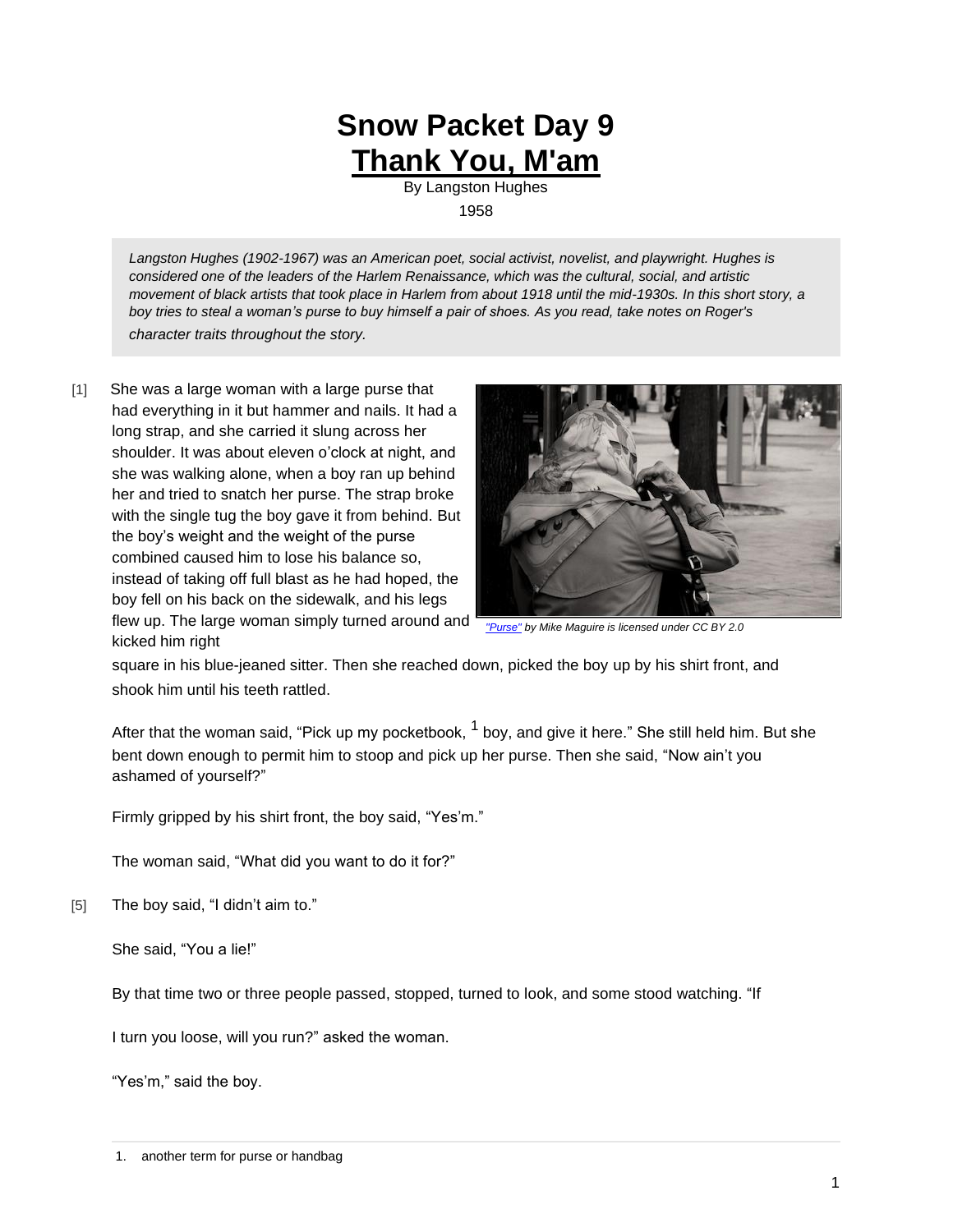[10] "Then I won't turn you loose," said the woman. She did not release him.

"I'm very sorry, lady, I'm sorry," whispered the boy.

"Um-hum! And your face is dirty. I got a great mind $^2$  to wash your face for you. Ain't you got nobody home to tell you to wash your face?"

"No'm," said the boy.

"Then it will get washed this evening," said the large woman starting up the street, dragging the frightened boy behind her.

[15] He looked as if he were fourteen or fifteen, frail<sup>3</sup> and willow-wild, in tennis shoes and blue jeans.

The woman said, "You ought to be my son. I would teach you right from wrong. Least I can do right now is to wash your face. Are you hungry?"

"No'm," said the being-dragged boy. "I just want you to turn me loose." "Was I

bothering you when I turned that corner?" asked the woman. "No'm."

"But you put yourself in contact with *me*," said the woman. "If you think that that contact is not going to last awhile, you got another thought coming. When I get through with you, sir, you are going to remember Mrs. Luella Bates Washington Jones."

[20] Sweat popped out on the boy's face and he began to struggle. Mrs. Jones stopped, jerked him around in front of her, put a half-nelson $^4$  about his neck, and continued to drag him up the street. When she got to her door, she dragged the boy inside, down a hall, and into a large kitchenette-furnished room at the rear of the house. She switched on the light and left the door open. The boy could hear other roomers<sup>5</sup> laughing and talking in the large house. Some of their doors were open, too, so he knew he and the woman were not alone. The woman still had him by the neck in the middle of her room.

She said, "What is your name?"

"Roger," answered the boy.

"Then, Roger, you go to that sink and wash your face," said the woman, whereupon she turned him loose — at last. Roger looked at the door — looked at the woman — looked at the door — *and went to the sink.*

"Let the water run until it gets warm," she said. "Here's a clean towel."

[25] "You gonna take me to jail?" asked the boy, bending over the sink.

5. a person who lives in a rented room

<sup>2.</sup> A phrase meaning "to feel tempted or likely to do something"

<sup>3.</sup> **Frail** *(adjective):* weak or fragile

<sup>4.</sup> a wrestling hold in which a wrestler puts their arms under their opponent's arms and locks their hands behind their opponent's head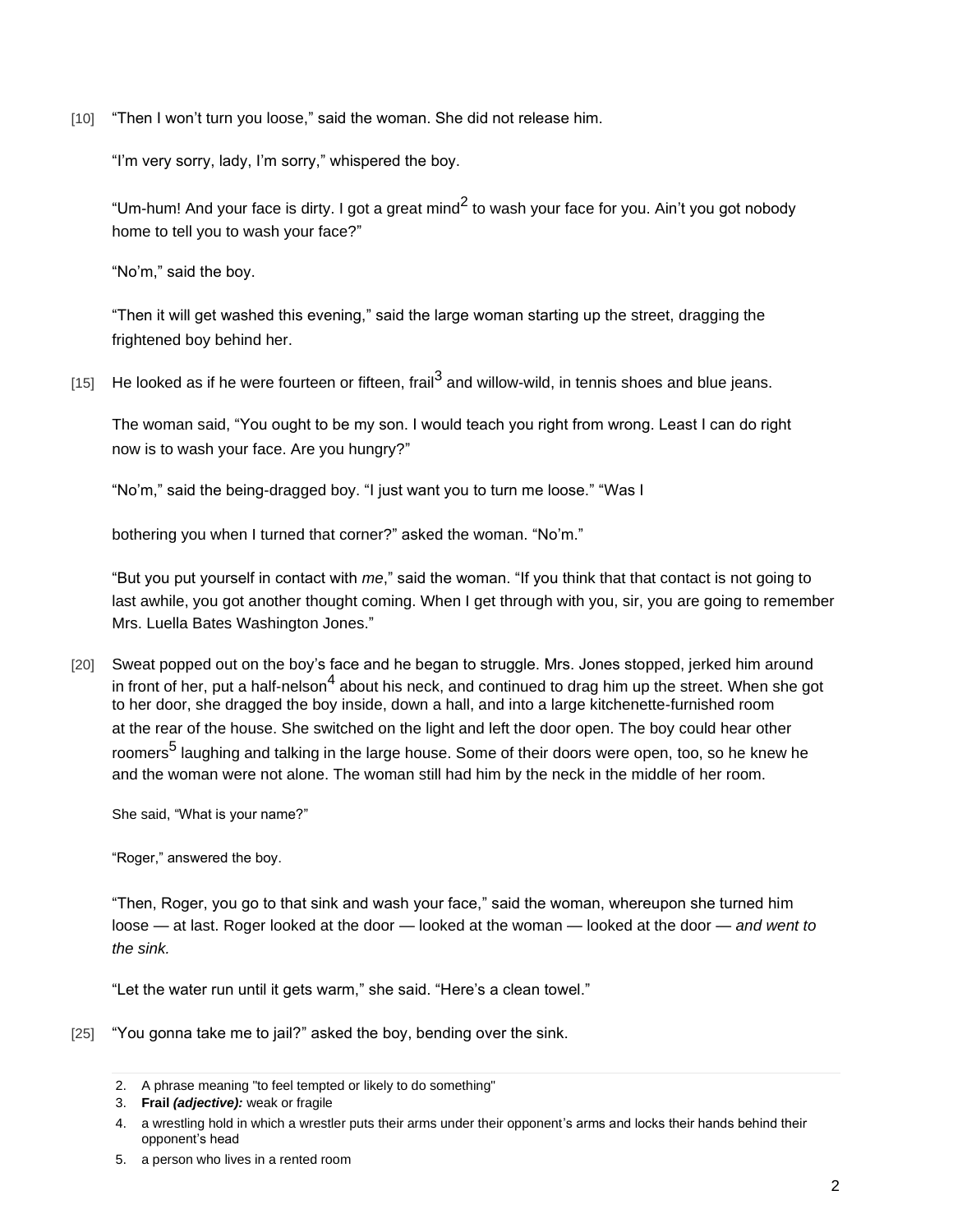"Not with that face, I would not take you nowhere," said the woman. "Here I am trying to get home to cook me a bite to eat and you snatch my pocketbook! Maybe, you ain't been to your supper either, late as it be. Have you?"

"There's nobody home at my house," said the boy.

"Then we'll eat," said the woman, "I believe you're hungry — or been hungry — to try to snatch my pocketbook."

"I wanted a pair of blue suede $^6$  shoes," said the boy.

[30] "Well, you didn't have to snatch *my* pocketbook to get some suede shoes," said Mrs. Luella Bates Washington Jones. "You could of asked me."

"M'am?"

The water dripping from his face, the boy looked at her. There was a long pause. A very long pause. After he had dried his face and not knowing what else to do dried it again, the boy turned around, wondering what next. The door was open. He could make a dash for it down the hall. He could run, run, run, run, *run*!

The woman was sitting on the day-bed.<sup>7</sup> After a while she said, "I were young once and I wanted things I could not get."

There was another long pause. The boy's mouth opened. Then he frowned, but not knowing he frowned.

[35] The woman said, "Um-hum! You thought I was going to say *but*, didn't you? You thought I was going to say, *but I didn't snatch people's pocketbooks*. Well, I wasn't going to say that." Pause. Silence. "I have done things, too, which I would not tell you, son — neither tell God, if he didn't already know. So you set down while I fix us something to eat. You might run that comb through your hair so you will look presentable."

In another corner of the room behind a screen was a gas plate $^8$  and an icebox. Mrs. Jones got up and went behind the screen. The woman did not watch the boy to see if he was going to run now, nor did she watch her purse which she left behind her on the day-bed. But the boy took care to sit on the far side of the room where he thought she could easily see him out of the corner of her eye, if she wanted to. He did *not* trust the woman not to trust him. And he did not want to be mistrusted now.

"Do you need somebody to go to the store," asked the boy, "maybe to get some milk or something?"

"Don't believe I do," said the woman, "unless you just want sweet milk yourself. I was going to make cocoa out of this canned milk I got here."

"That will be fine," said the boy.

<sup>6.</sup> a type of soft leather

<sup>7.</sup> a couch that can be used as a sofa by day and a bed by night

<sup>8.</sup> a hot plate used for cooking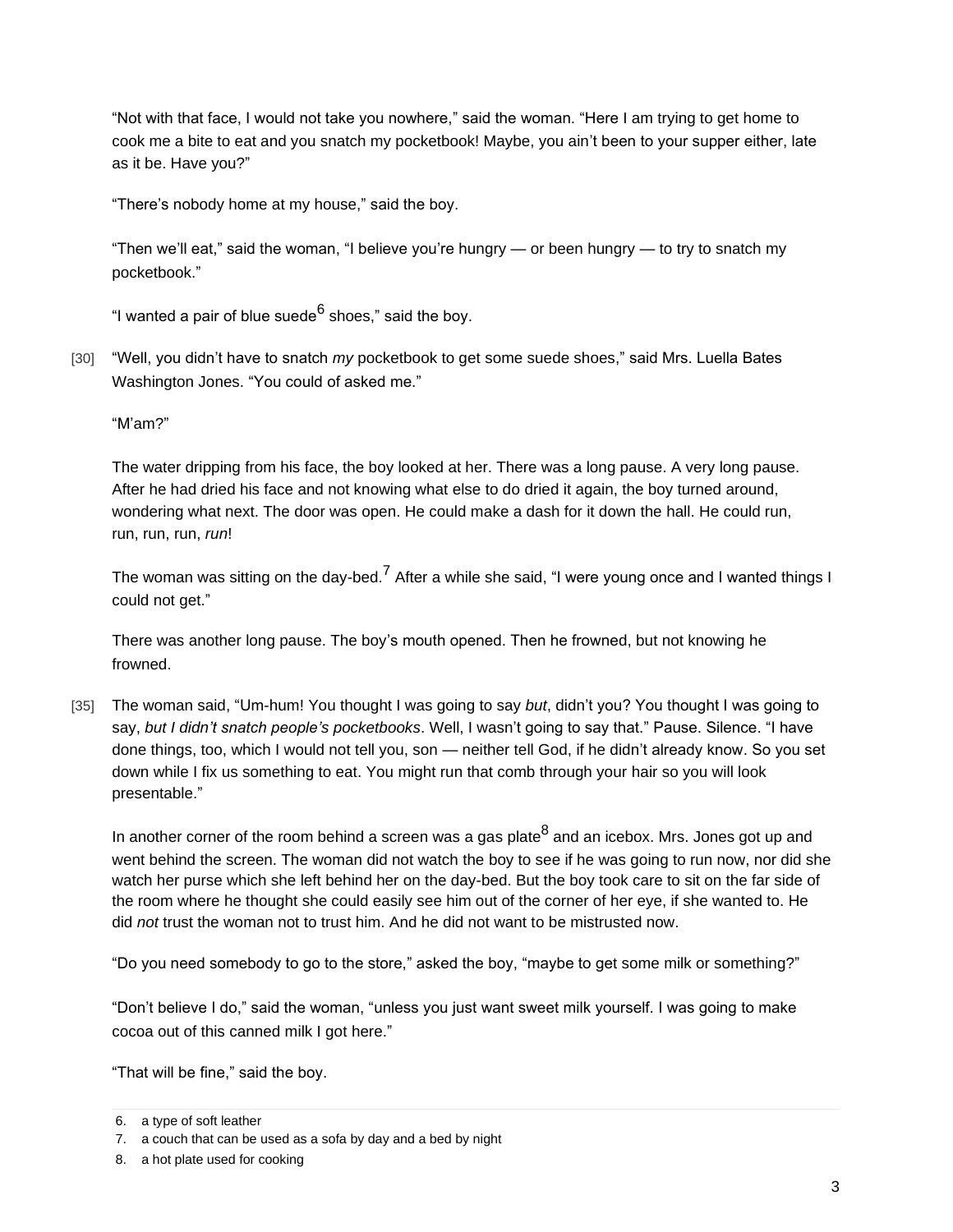[40] She heated some lima beans and ham she had in the icebox, made the cocoa, and set the table. The woman did not ask the boy anything about where he lived, or his folks, or anything else that would embarrass him. Instead, as they ate, she told him about her job in a hotel beauty-shop that stayed open late, what the work was like, and how all kinds of women came in and out, blondes, red-heads, and Spanish. Then she cut him a half of her ten-cent cake.

"Eat some more, son," she said.

When they were finished eating she got up and said, "Now, here, take this ten dollars and buy yourself some blue suede shoes. And next time, do not make the mistake of latching onto *my* pocketbook *nor nobody else's* — because shoes come by devilish like that will burn your feet. I got to get my rest now. But I wish you would behave yourself, son, from here on in."

She led him down the hall to the front door and opened it. "Good-night! Behave yourself, boy!" she said, looking out into the street.

The boy wanted to say something other than, "Thank you, m'am," to Mrs. Luella Bates Washington Jones, but although his lips moved, he couldn't even say that as he turned at the foot of the barren $^9$  stoop and looked up at the large woman in the door. He barely managed to say "Thank you" before she shut the door. And he never saw her again.

*"Thank You, M'am" from SHORT STORIES by Langston Hughes. Copyright © 1996 by Ramona Bass and Arnold Rampersad. Reprinted*  by permission of Hill and Wang, a division of Farrar, Straus and Giroux. Users are warned that this work is protected under copyright laws. *The right to reproduce or transfer the work via any medium must be secured with Farrar, Straus and Giroux.*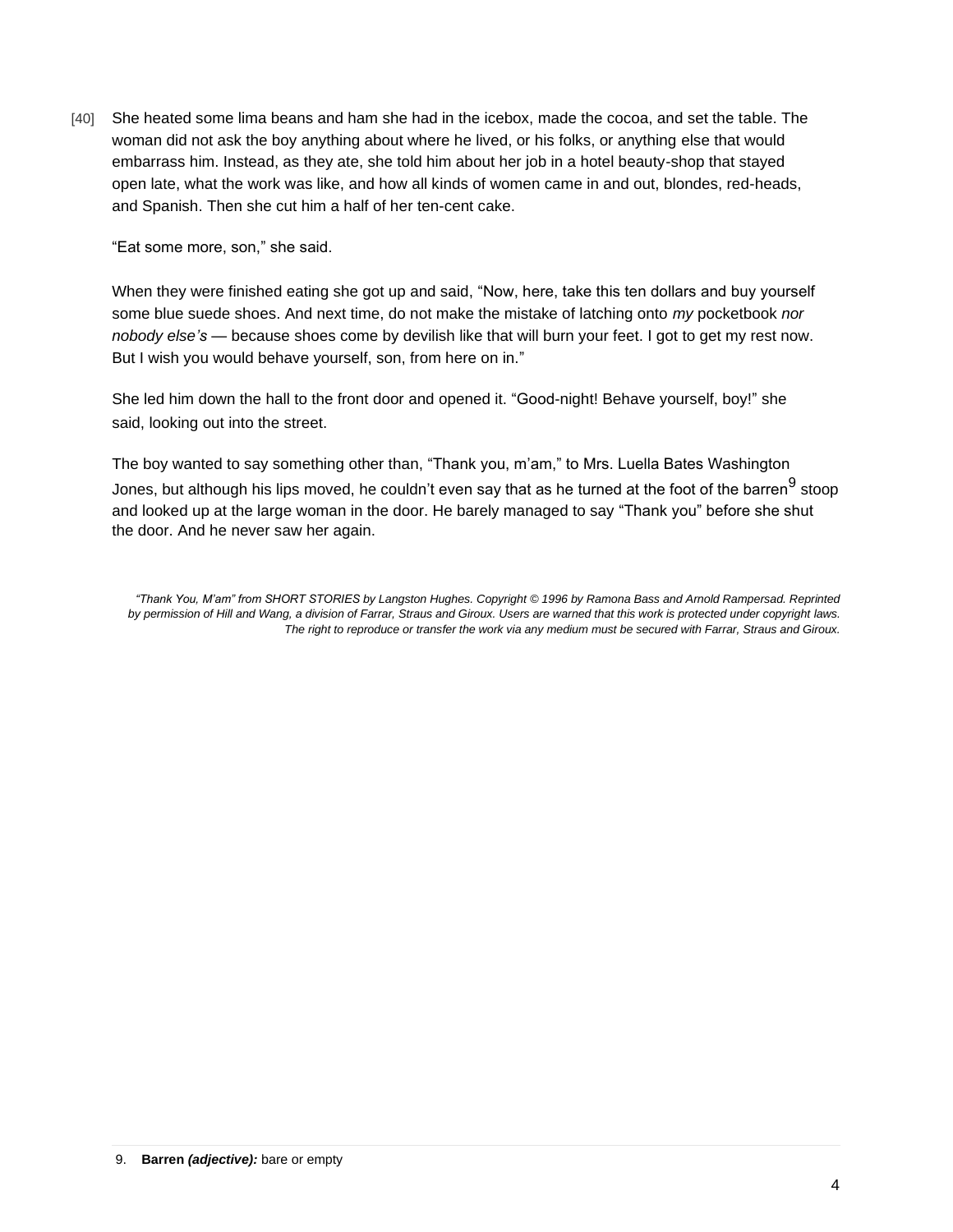#### *Directions: For the following questions, choose the best answer or respond in complete sentences.*

- 1. PART A: Which statement best expresses the theme of the story?
	- A. It can be difficult for children to learn right from wrong when there are bad influences around them.
	- B. Children often don't understand that adults have encountered the same challenges they have.
	- C. People are more likely to learn and practice morality when it is taught to them with kindness.
	- D. It's best not to assume the worst in people, as situations can easily be misunderstood.
- 2. PART B: Which detail from the text best supports the answer to Part A?
	- A. "'You ought to be my son. I would teach you right from wrong. Least I can do right now is to wash your face. Are you hungry?'" (Paragraph 16)
	- B. "'There's nobody home at my house,' said the boy." (Paragraph 27)
	- C. "'I believe you're hungry or been hungry to try to snatch my pocketbook.'" (Paragraph 28)
	- D. "After a while she said, 'I were young once and I wanted things I could not get.'" (Paragraph 33)
- 3. PART A: Why does Roger want to thank Mrs. Luella Bates Washington Jones at the end of the story?
	- A. Roger has grown to appreciate the faith that Mrs. Jones has in him.
	- B. Roger was suspicious of Mrs. Jones at first, but she shows him that people can be trustworthy.
	- C. Roger appreciates that she did not report him to the police and wants to help his family.
	- D. Roger realizes that Mrs. Jones invited him to her home because she is lonely and wants his company.
- 4. PART B: Which TWO details from the text best support the answer to Part A?
	- A. "'Not with that face, I would not take you nowhere,' said the woman. 'Here I am trying to get home and cook me a bite to eat and you snatch my pocketbook!'" (Paragraph 26)
	- B. "After he had dried his face and not knowing what else to do dried it again, the boy turned around, wondering what next. The door was open." (Paragraph 32)
	- C. "Mrs. Jones got up and went behind the screen. The woman did not watch the boy to see if he was going to run now, nor did she watch her purse which she left behind on the day bed." (Paragraph 36)
	- D. "But the boy took care to sit… where he thought she could easily see him out of the corner of her eye...he did not want to be mistrusted now." (Paragraph 36)
	- E. "Instead, as they ate, she told him about her job in a hotel beauty-shop that stayed open late, what the work was like" (Paragraph 40)
	- F. "'Now, here, take this ten dollars and buy yourself some blue suede shoes. And next time, do not make the mistake of latching onto my pocketbook nor nobody else's'" (Paragraph 42)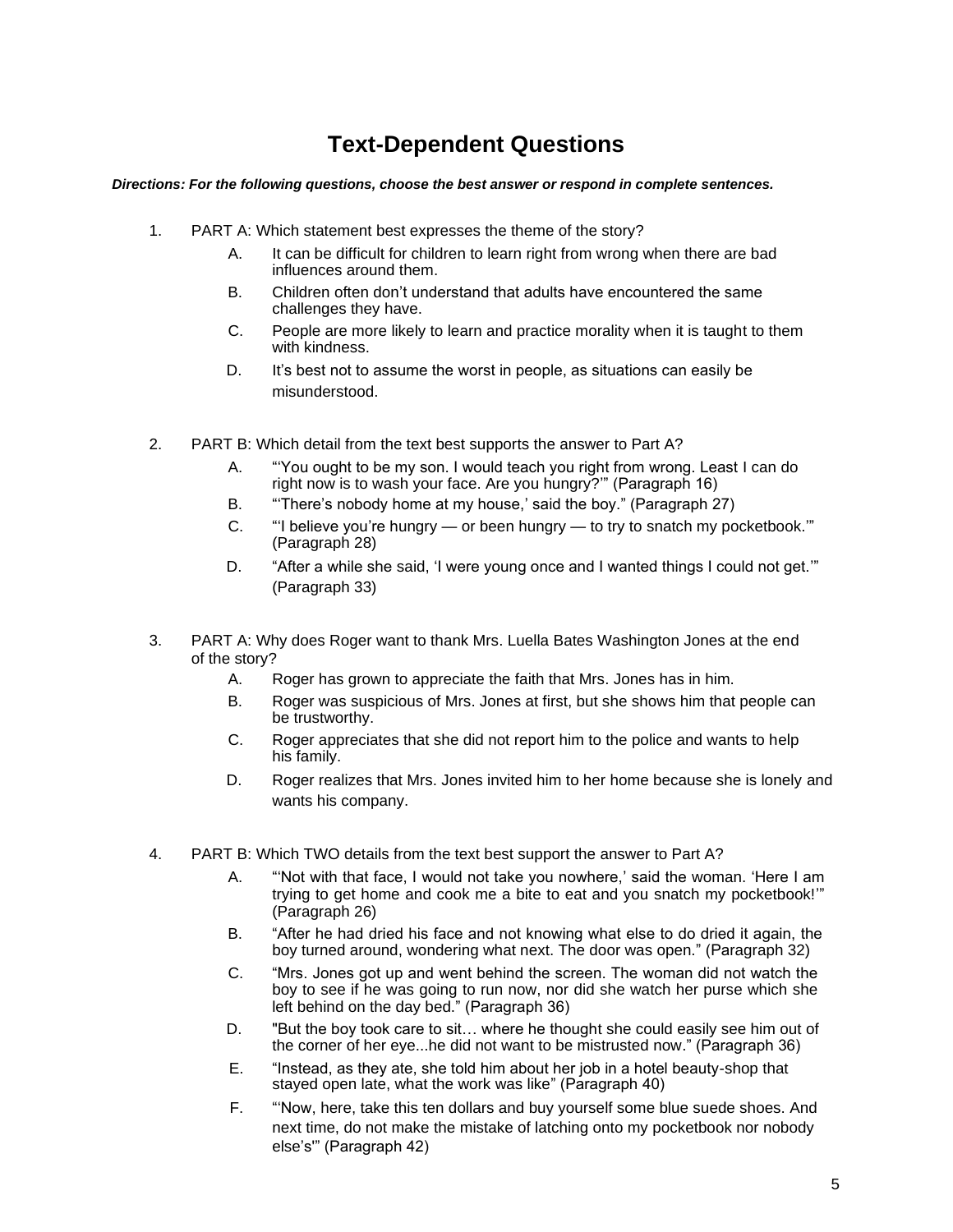5. How does the interaction between Roger and Mrs. Jones in paragraphs 33-41 contribute to the overall meaning of the story?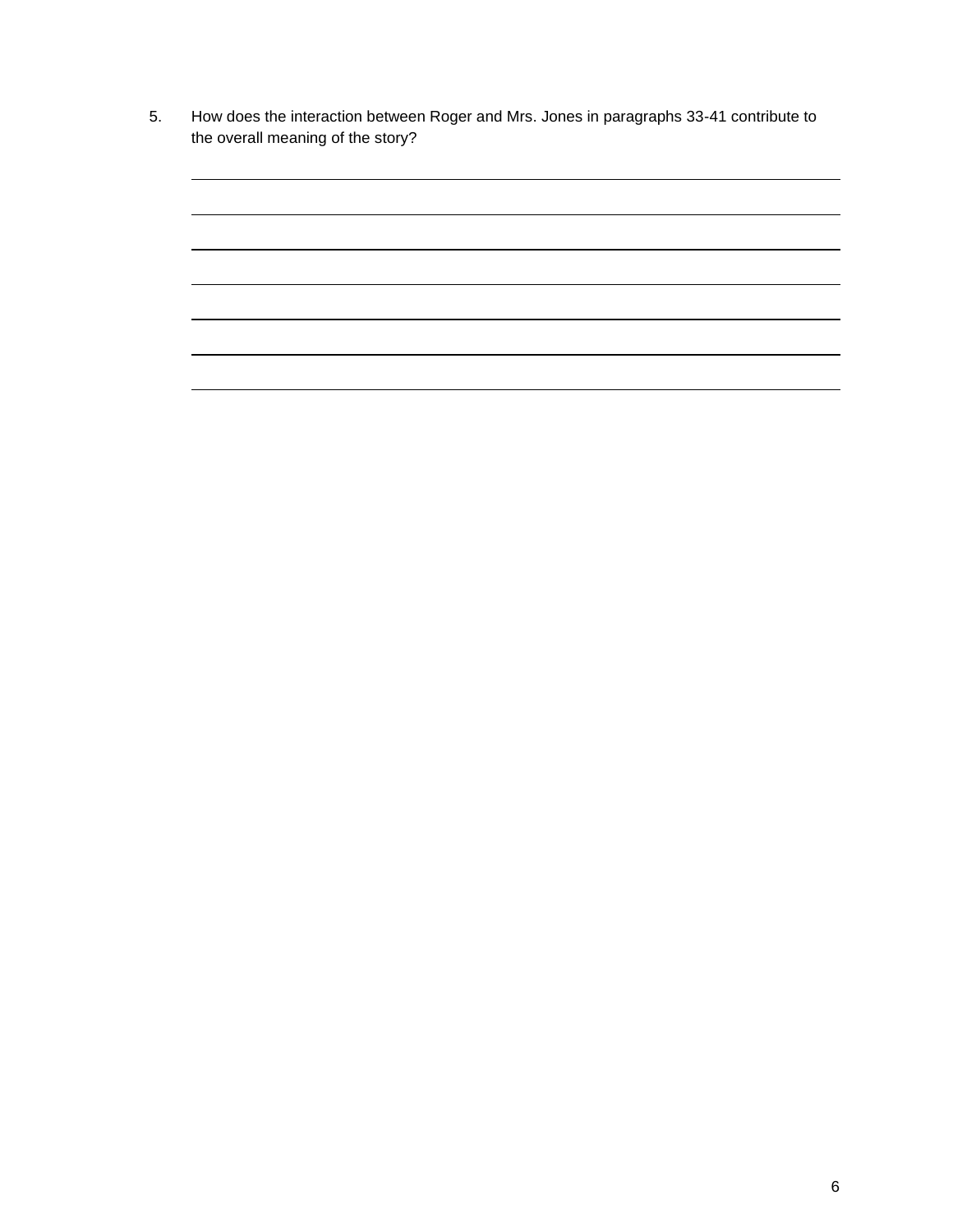## **Snow Packet Day 10 Examination Day**

By Henry Slesar 1958

*Henry Slesar (1927-2002) was an American author and playwright. He's known for his use of irony and unexpected endings. In this shot science fiction story, a boy is required by the government to take an intelligence exam once he turns 12. As you read, take notes on how the parents describe and react to the upcoming exam.*

[1] The Jordans never spoke of the exam, not until their son, Dickie, was twelve years old. It was on his birthday that Mrs. Jordan first mentioned the subject in his presence, and the anxious manner of her speech caused her husband to answer sharply.

"Forget about it," he said. "He'll do all right."

They were at breakfast table, and the boy looked up from his plate curiously. He was an alert-eyed youngster with flat blond hair and a quick,



nervous manner. He didn't understand what the *"untitled" by Phil Hearing is licensed under CC0* sudden tension was about, but he did know that

today was his birthday, and he wanted harmony above all. Somewhere in the little apartment there were wrapped, beribboned packages waiting to be opened, and in the tiny wall-kitchen something warm and sweet was being prepared in the automatic stove. He wanted the day to be happy, and the moistness of his mother's eyes, the scowl on his father's face, spoiled the mood of fluttering expectation with which he had greeted the morning.

"What exam?" he asked.

[5] His mother looked at the tablecloth. "It's just a sort of Government Intelligence test they give children at the age of twelve. You'll be taking it next week. It's nothing to worry about."

"You mean a test like in school?"

"Something like that," his father said, getting up from the table. "Go and read your comics, Dickie." The boy rose and wandered towards that part of the living room which had been "his" corner since infancy. He fingered the topmost comic of the stack, but seemed uninterested in the colorful squares of fastpaced action. He wandered towards the window, and peered gloomily at the veil of mist that

shrouded<sup>1</sup> the glass.

"Why did it have to rain today?" he said. "Why couldn't it rain tomorrow?"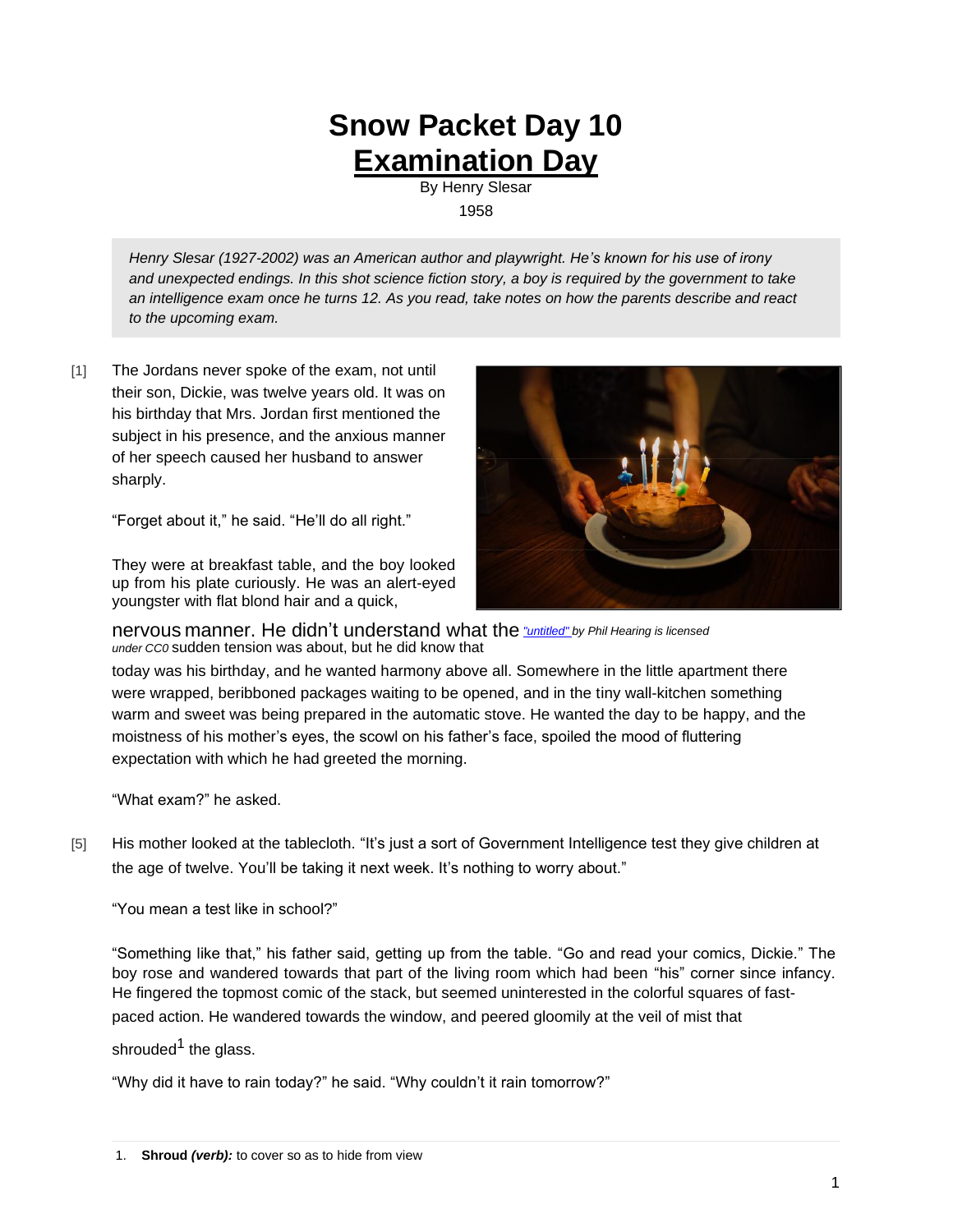His father, now slumped into an armchair with the Government newspaper rattled the sheets in vexation.<sup>2</sup> "Because it just did, that's all. Rain makes the grass grow."

[10] "Why, Dad?"

"Because it does, that's all."

Dickie puckered his brow. "What makes it green, though? The grass?"

"Nobody knows," his father snapped, then immediately regretted his abruptness. Later in the day, it was birthday time again. His mother beamed as she handed over the gaily-colored $^3$  packages, and even his father managed a grin and a rumple-of-the-hair. He kissed his mother and shook hands gravely with his father. Then the birthday cake was brought forth, and the ceremonies concluded.

An hour later, seated by the window, he watched the sun force its way between the clouds.

[15] "Dad," he said, "how far away is the sun?"

"Five thousand miles," his father said.

Dickie sat at the breakfast table and again saw moisture in his mother's eyes. He didn't connect her tears with the exam until his father suddenly brought the subject to light again.

"Well, Dickie," he said, with a manly frown, "you've got an appointment today."

"I know Dad. I hope –"

[20] "Now, it's nothing to worry about. Thousands of children take this test every day. The Government wants to know how smart you are, Dickie. That's all there is to it."

"I get good marks in school," he said hesitantly.

"This is different. This is a - special kind of test. They give you this stuff to drink, you see, and then you go into a room where there's a sort of machine – "

"What stuff to drink?" Dickie said.

"It's nothing. It tastes like peppermint. It's just to make sure you answer the questions truthfully. Not that the Government thinks you won't tell the truth, but it makes sure." Dickie's face showed puzzlement, and a touch of fright. He looked at his mother, and she composed her face into a misty smile.

[25] "Everything will be all right," she said.

"Of course, it will," his father agreed. "You're a good boy, Dickie; you'll make out fine. Then we'll come home and celebrate. All right?"

<sup>2.</sup> **Vexation** *(noun):* the state of being annoyed, frustrated, or worried

<sup>3.</sup> bright or cheerful in appearance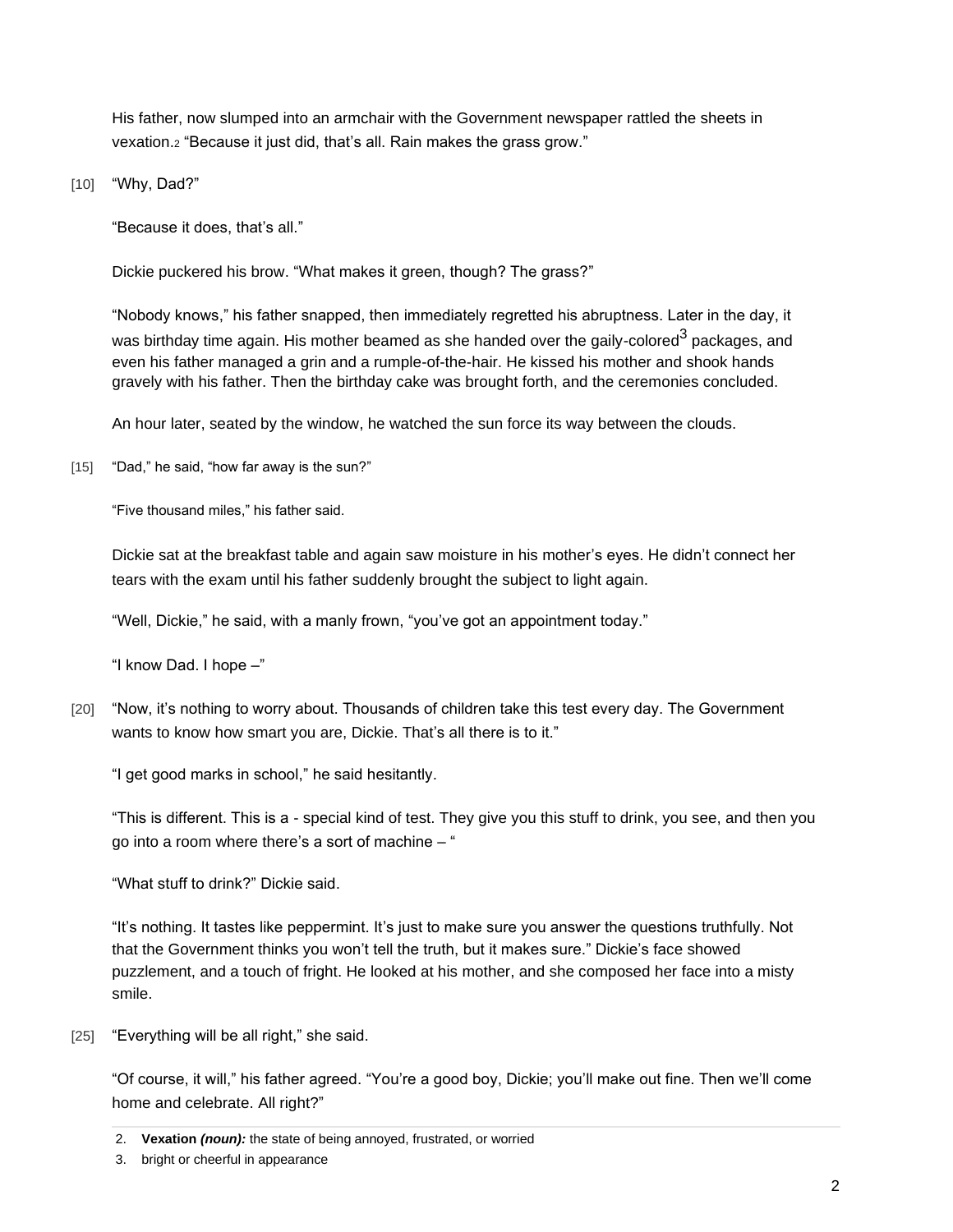#### "Yes sir," Dickie said

They entered the Government Educational Building fifteen minutes before the appointed hour. They crossed the marble floors of the great pillared lobby, passed beneath an archway and entered an automatic lift<sub>4</sub> that brought them to the fourth floor. There was a young man wearing an insignia-lesss tunic, seated at a polished desk in front of Room 404. He held a clipboard in his hand, and he checked the list down to the Js and permitted the Jordans to enter.

The room was as cold and official as a courtroom, with long benches flanking metal tables. There were several fathers and sons already there, and a thin-lipped woman with cropped black hair was passing out sheets of paper.

[30] Mr. Jordan filled out the form, and returned it to the clerk. Then he told Dickie: "It won't be long now. When they call your name, you just go through the doorway at the end of the room." He indicated the portal with his finger.

A concealed loudspeaker crackled and called off the first name. Dickie saw a boy leave his father's side reluctantly and walk slowly towards the door.

At five minutes to eleven, they called the name of Jordan.

"Good luck, son," his father said, without looking at him. "I'll call for you when the test is over."

Dickie walked to the door and turned the knob. The room inside was dim, and he could barely make out the features of the grey-tunicked attendant who greeted him.

[35] "Sit down," the man said softly. He indicated a high stool beside his desk. "Your name's Richard Jordan?"

"Yes, sir."

"Your classification number is 600-115. Drink this, Richard."

He lifted a plastic cup from the desk and handed it to the boy. The liquid inside had the consistency of buttermilk, tasted only vaguely of the promised peppermint. Dickie downed it, and handed the man the empty cup.

He sat in silence, feeling drowsy, while the man wrote busily on a sheet of paper. Then the attendant looked at his watch, and rose to stand only inches from Dickie's face. He unclipped a penlike object from the pocket of his tunic, and flashed a tiny light into the boy's eyes.

[40] "All right," he said. "Come with me, Richard."

He led Dickie to the end of the room, where a single wooden armchair faced a multi-dialed computing machine. There was a microphone on the left arm of the chair, and when the boy sat down, he found its pinpoint head conveniently at his mouth.

<sup>4.</sup> a term for an elevator

<sup>5.</sup> lacking a symbol or logo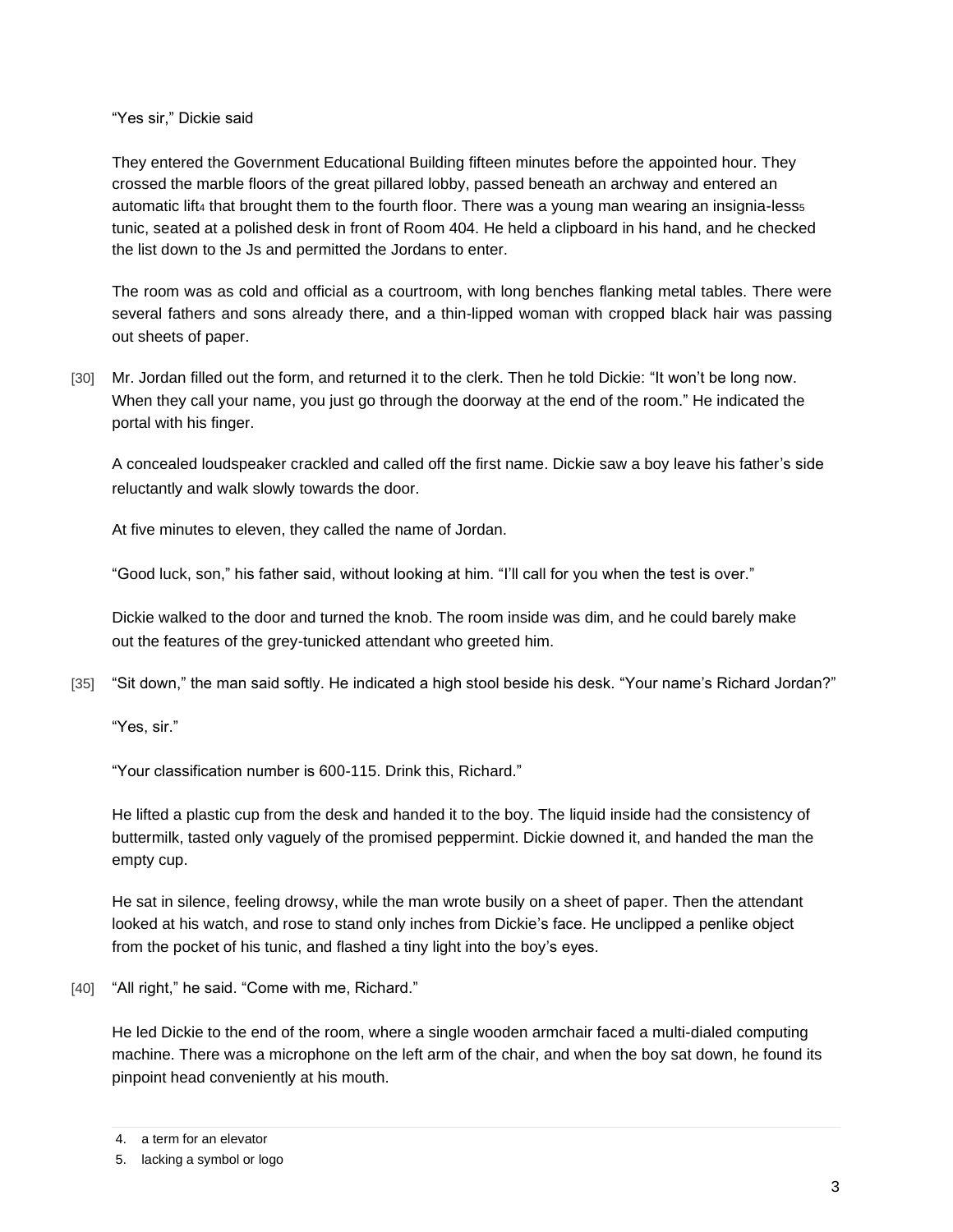"Now just relax, Richard. You'll be asked some questions, and you think them over carefully. Then give your answers into the microphone. The machine will take care of the rest."

"Yes, sir."

"I'll leave you alone now. Whenever you want to start, just say "ready" into the microphone."

[45] "Yes, sir."

The man squeezed his shoulder, and left.

Dickie said, "Ready."

Lights appeared on the machine, and a mechanism whirred. A voice said: "Complete this sequence. One, four, seven, ten…'

Mr. and Mrs. Jordan were in the living room, not speaking, not even speculating.<sup>6</sup>

[50] It was almost four o'clock when the telephone rang. The woman tried to reach it first, but her husband was quicker.

"Mr. Jordan?"

The voice was clipped: a brisk, official voice.

"Yes, speaking."

"This is the Government Educational Service. Your son, Richard M Jordan, Classification 600-115 has completed the Government examination. We regret to inform you that his intelligence quotient7 is above the Government regulation, according to Rule 84 Section 5 of the New Code."

[55] Across the room, the woman cried out, knowing nothing except the emotion she read on her husband's face.

"You may specify by telephone," the voice droned on, "whether you wish his body interred $^8$  by the Government, or would you prefer a private burial place? The fee for Government burial is ten dollars."

*"Examination Day" by Henry Slesar (c) Henry Selsar 1958. Reprinted by permission of the author's estate.*

6. **Speculate** *(verb):* to form a theory about something without any real evidence

8. to place a corpse in a grave or tomb

<sup>7.</sup> a degree or amount of a quality or characteristic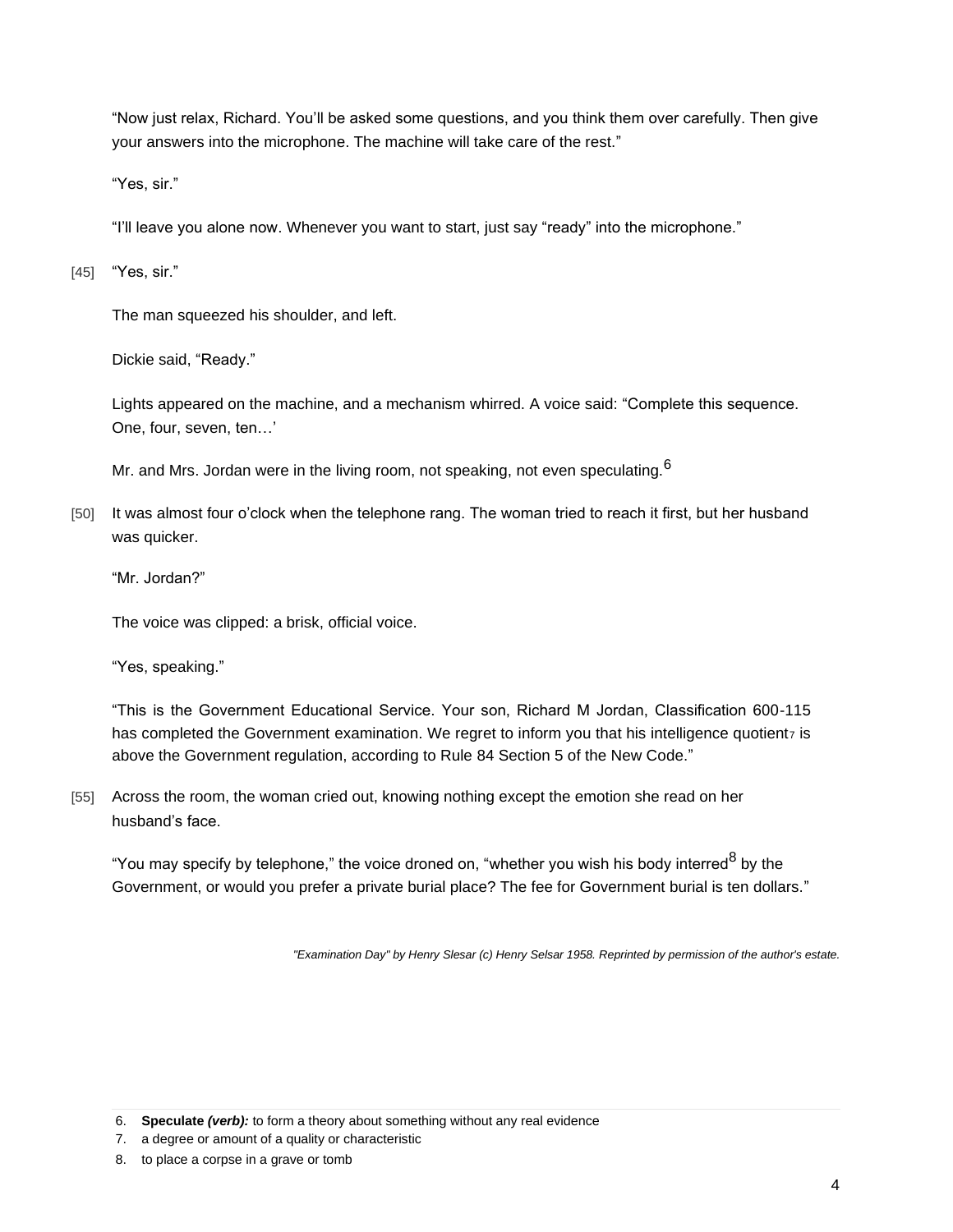#### *Directions: For the following questions, choose the best answer or respond in complete sentences.*

- 1. PART A: Which statement best expresses a theme of the short story?
	- A. It's better to downplay your own intelligence.
	- B. The government has been known to violate people's rights.
	- C. High intelligence can be viewed as a dangerous thing.
	- D. People have higher expectations for children as they grow up.
- 2. PART B: Which detail from the text best supports the answer to Part A?
	- A. "They were at breakfast table, and the boy looked up from his plate curiously. He was an alert-eyed youngster with flat blond hair and a quick, nervous manner." (Paragraph 3)
	- B. "'Now, it's nothing to worry about. Thousands of children take this test every day. The Government wants to know how smart you are, Dickie. That's all there is to it.'" (Paragraph 20)
	- C. "'Now just relax, Richard. You'll be asked some questions, and you think them over carefully. Then give your answers into the microphone. The machine will take care of the rest.'" (Paragraph 42)
	- D. "'We regret to inform you that his intelligence quotient is above the Government regulation, according to Rule 84 Section 5 of the New Code.'" (Paragraph 54)
- 3. What do the questions Dickie asks his father between paragraphs 6-16 reveal about Dickie's character?
	- A. They suggest that Dickie doesn't usually get along with his father.
	- B. They show how curious Dickie is about how the world works.
	- C. They stress that Dickie isn't as intelligent as he claims.
	- D. They show how much Dickie relies on his father for simple ideas.
- 4. How does knowledge of the exam affect Dickie's mom and dad?
	- A. Dickie's mom becomes anxious and sad, while Dickie's dad becomes easily irritated.
	- B. Dickie's mom and dad express doubt that their son is ready for the exam.
	- C. Dickie's mom and dad stress about preparing their son for the exam.
	- D. Dickie's mom is not bothered by the exam, while Dickie's dad is upset about it.